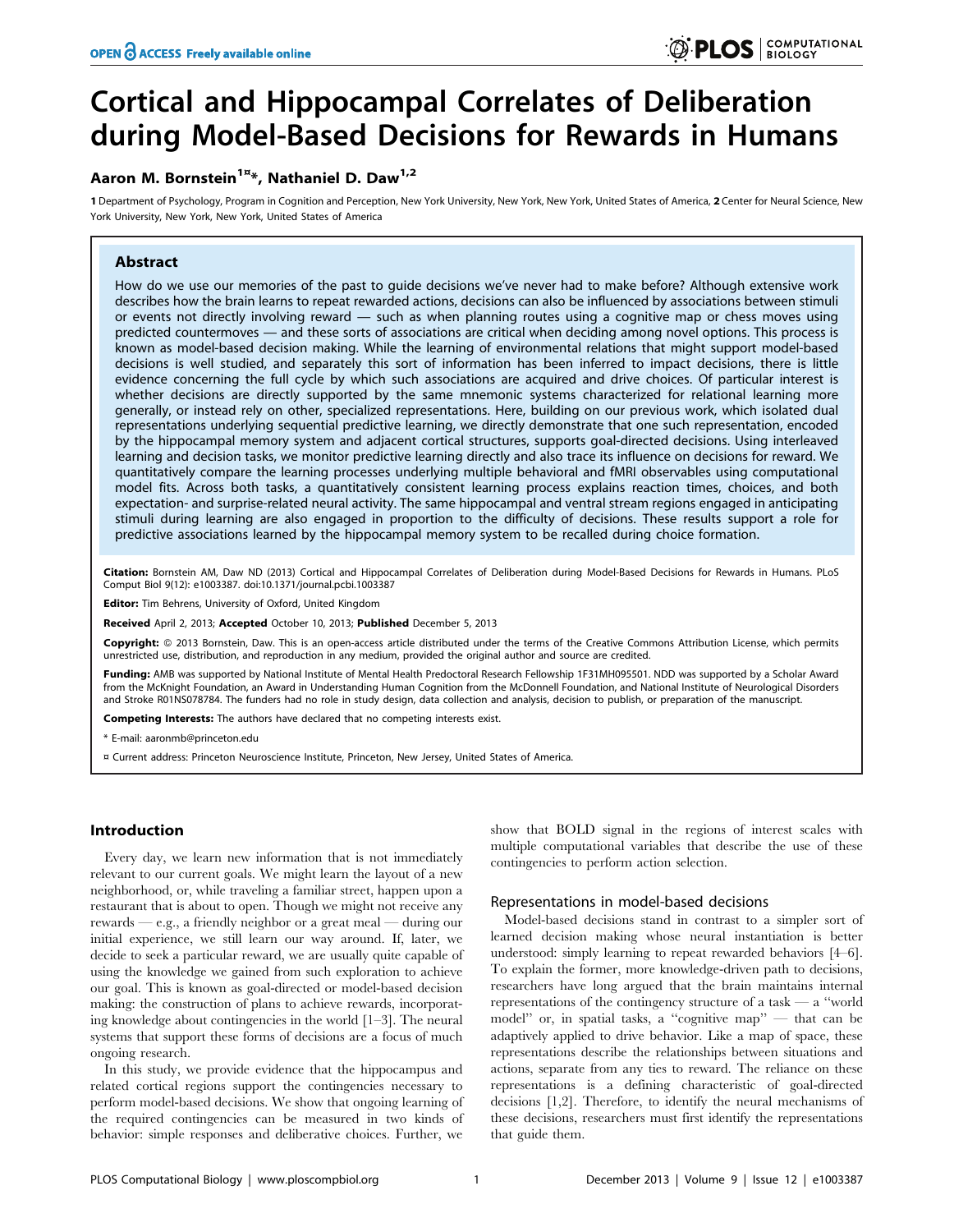# Author Summary

We are always learning regularities in the world around us: where things are, and in what order we might find them. Our knowledge of these contingencies can be relied upon if we later want to use them to make decisions. However, there is little agreement about the neurobiological mechanism by which learned contingencies are deployed for decision making. These are different kinds of decisions than simple habits, in which we take actions that have in the past given us reward. Neural mechanisms of habitual decisions are well-described by computational reinforcement learning approaches, but have not often been applied to 'model-based' decisions that depend on learned contingencies. In this article, we apply reinforcement learning to investigate model-based decisions. We tested participants on a serial reaction time task with changing sequential contingencies, and choice probes that depend on these contingencies. Fitting computational models to reaction times, we show that two sets of predictions drive simple response behavior, only one of which is used to make choices. Using fMRI, we observed learning and decision-related activity in hippocampal and ventral cortical areas that is computationally linked to the learned contingencies used to make choices. These results suggest a critical role for a hippocampal-cortical network in modelbased decisions for reward.

# From learning to action

Here, to examine in detail the process by which contingency representations are learned and inform action choice, we combined a sequential learning task [7] with an interleaved decision task in which rewards depended on contingencies learned in the first task. In the learning task, participants were presented with one of four photograph images at a time, and asked simply to press the key corresponding to that image. Which of the four images appeared next depended, probabilistically, on the image currently being viewed. The sequential learning task allowed us to measure the gradual, trial-by-trial, acquisition of these probabilistic contingencies linking the four image stimuli. Participants' responses provided two observable measurements of learning: reaction time to identify each image, and image-specific BOLD activity in the ventral stream visual cortex.

Reaction times to identify an image indicated the degree to which subjects expected it, given the previous one  $\sim$  a classic and relatively direct measure of the learned predictive association [8– 12] — and category-specific BOLD also reflected engagement of the neural representation of each image in anticipation of its presentation [13]. By fitting computational models to this progression of subject expectations, we extracted a computational signature of the learning process, the learning rate, and used it to generate timeseries of decision variables based on these learned contingencies.

This enabled us to quantitatively characterize the influence of these associations when participants were asked, in the interleaved decision probes, to draw on them to make decisions. Specifically, participants were told that one of the four images was, for a short period of time, to be associated with a reward. They were then asked which of two other images would lead to that rewarded image as quickly as possible. This manipulation has a form similar to a latent learning paradigm [14,15], in which contingencies are learned separately from their link to reward. By requiring subjects to use knowledge of the contingencies to guide their decisions, this design allows us to probe how and whether the contingencies are

used to seek trial-specific goals — contingencies that are exclusively the realm of model-based decision processes.

Comparing the learning rates fit to behavior and BOLD responses we observed a striking match between hippocampal correlates of sequential learning and the learning underlying the reaction times, choices, prediction errors, and ventral visual stream activity, during both simple identification responses and deliberative decisions for reward. These results suggest that regions involved in sequential learning, including hippocampus and ventral cortical areas, indeed provide the necessary contingency representations to support model-based choice — and, critically, demonstrate the use of particular associations learned by these regions during model-based decision making.

## Results

Our task trains participants on probabilistic sequential contingencies linking image stimuli (Figure 1). Then, on probe trials interspersed with the learning, the task offers participants the opportunity to make decisions for rewards, using their estimates of those sequential contingencies to inform their choices (Figure 2). Previously, we showed that two neural processes — associated with the hippocampus and striatum, respectively — develop separate estimates of the contingencies in the learning portion of this task [7]. As the hippocampal system has long been a candidate for learning the relations (e.g., maps or models) supporting flexible choice, our hypothesis is that goal-directed decisions will depend on the contingency estimates learned by the hippocampal system.

To test this hypothesis, we fit computational learning models to explain behavioral and neural observables (such as reaction times, decisions, and BOLD activity) in terms of recent experience with image transitions. Following the approach developed previously [7], for each observable we estimate a learning rate parameter, which measures how far into the past its behavior is affected by previous events. Since the learning rate measures which particular events the observable is sensitive to, we use it as signature of the underlying associative learning process. We then compare these estimates across different observables to investigate whether they might be driven by common learned associations.

We first examine reaction times for behavioral evidence of prediction learning during the sequential image presentations, verifying that the key results from the earlier study are replicated in the present design. Next, we examine how this learning is used to guide goal-directed choices for reward.

We then carry these analyses over to neuroimaging data, observing neural correlates of learned predictions across both task phases. One source of such correlates is image category-specific BOLD signals in visual ventral stream regions during the sequential learning task. During choice probes, we identify analogous content-specific activations that reflect deliberative computations supporting model-based decisions.

## Behavior

Two processes learn serial order relationships. Participants performed a sequential response task in which they were asked to press a key corresponding to one of four exemplar images, each displayed one at a time (Figure 1). The sequence was generated according to a first-order Markov process: at each step, an image's successor was chosen from a probability distribution over the four images. The distributions over next images were different for each current image. Participants were instructed as to the existence, but not the content, of this transition structure. They were told that these contingencies would change periodically, and without notice, throughout the experiment.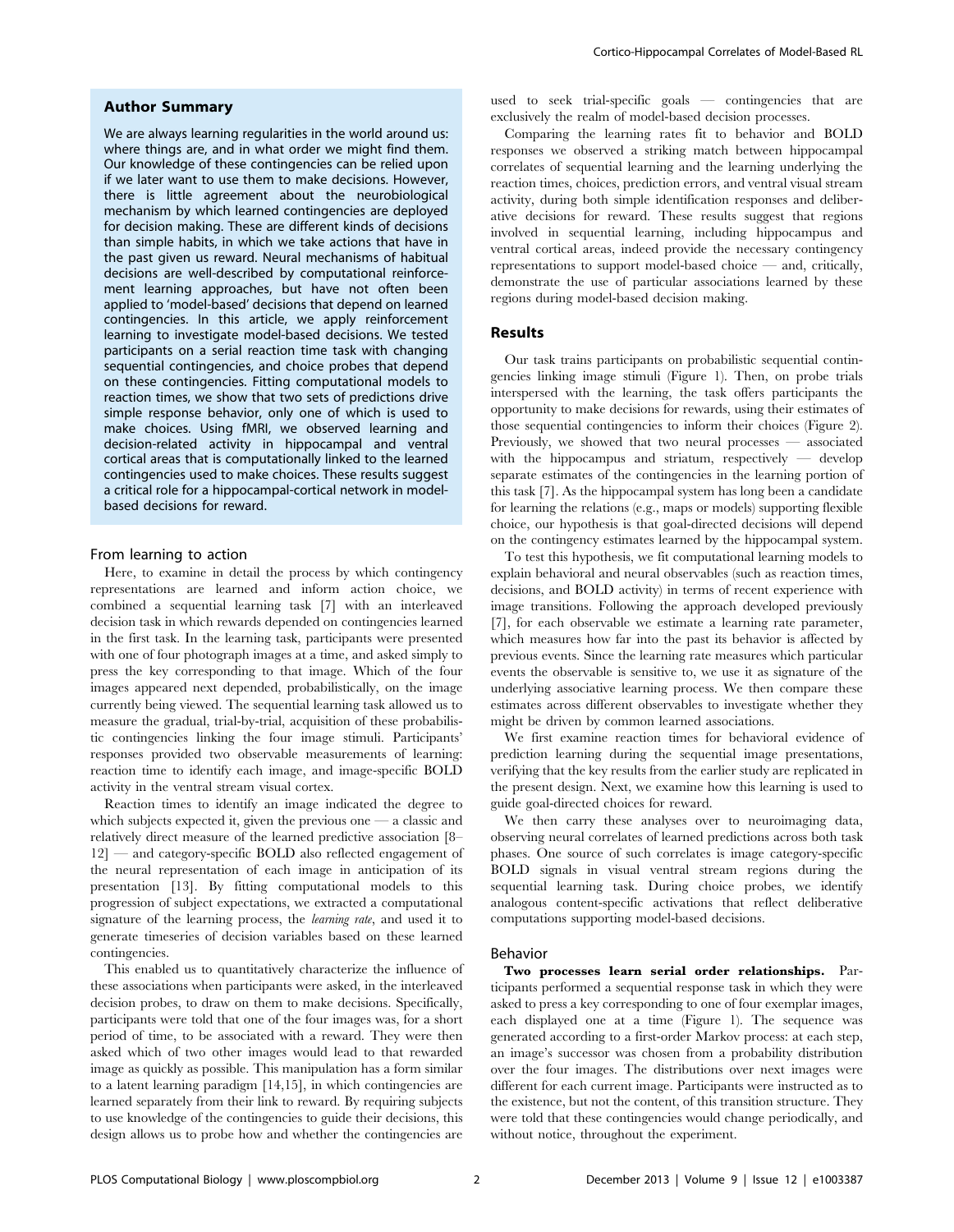

Figure 1. Serial reaction time task. Images were presented one at a time for a fixed 3000 ms each, regardless of the keypress response. At the first correct keypress, a gray bounding box appeared around the image and was displayed for 300 ms, or until the end of the fixed trial time, whichever was less. Reaction time was recorded to the first keypress. Successive images were chosen probabilistically according to a first-order Markov transition process (i.e., a 4x4 matrix of conditional probabilties). The conditional probabilities were changed abruptly at three points during the task, unaligned to rest periods and with no visual or other notification. (Images shown here are not those used in the study, but public domain stand-ins from clker.com that reflect the category of the photographs used during the experiment.) doi:10.1371/journal.pcbi.1003387.g001

As has often been observed in such tasks [8], reaction times (RTs) were facilitated for images that were conditionally more probable given their predecessor (Figure 3). The impression that RTs are faster for conditionally more probable images is confirmed by performing a multiple linear regression with the ground-truth (programmed) conditional probability as the explanatory variable of interest. Across participants, the regression weight for this quantity was indeed significantly negative (one-sample ttest,  $p < 7e-9$ ; mean effect size 0.44 ms RT per percentage conditional probability) and, at an individual level, reached significance (at  $p<0.05$ ) for all 17 participants.

This speeding allowed us to use RT as a behavioral index of participants' image expectation, and to leverage this to study how subjects updated their expectations trial-by-trial, by fitting computational learning models to the RT timeseries. As in our previous study [7], RTs were well explained by combining two incremental learning processes [16,17]. The processes each separately learn a table of conditional image succession probabilities, updating it incrementally in response to the prediction error at each observation, but with the size of this update in each of the independent processes controlled by a different learning rate parameter  $(\alpha_1,\alpha_2)$ . To explain reaction times, the two conditional



Figure 2. Choice task. Participants were asked to use their knowledge of the sequential transition structure to make decisions for reward. Choice rounds consisted of three steps. First, participants observed the reward amount and target image for one second. Next, they were given five seconds to choose one of two images to start the sequence from again. This choice was of varying difficulty, depending on how likely it was for each choice image to be followed by the reward image. For the next several presentations after choice, each observation of the valued image was accompanied by reward. (Images shown here are not those used in the study, but public domain stand-ins from clker.com that reflect the category of the photographs used during the experiment.) doi:10.1371/journal.pcbi.1003387.g002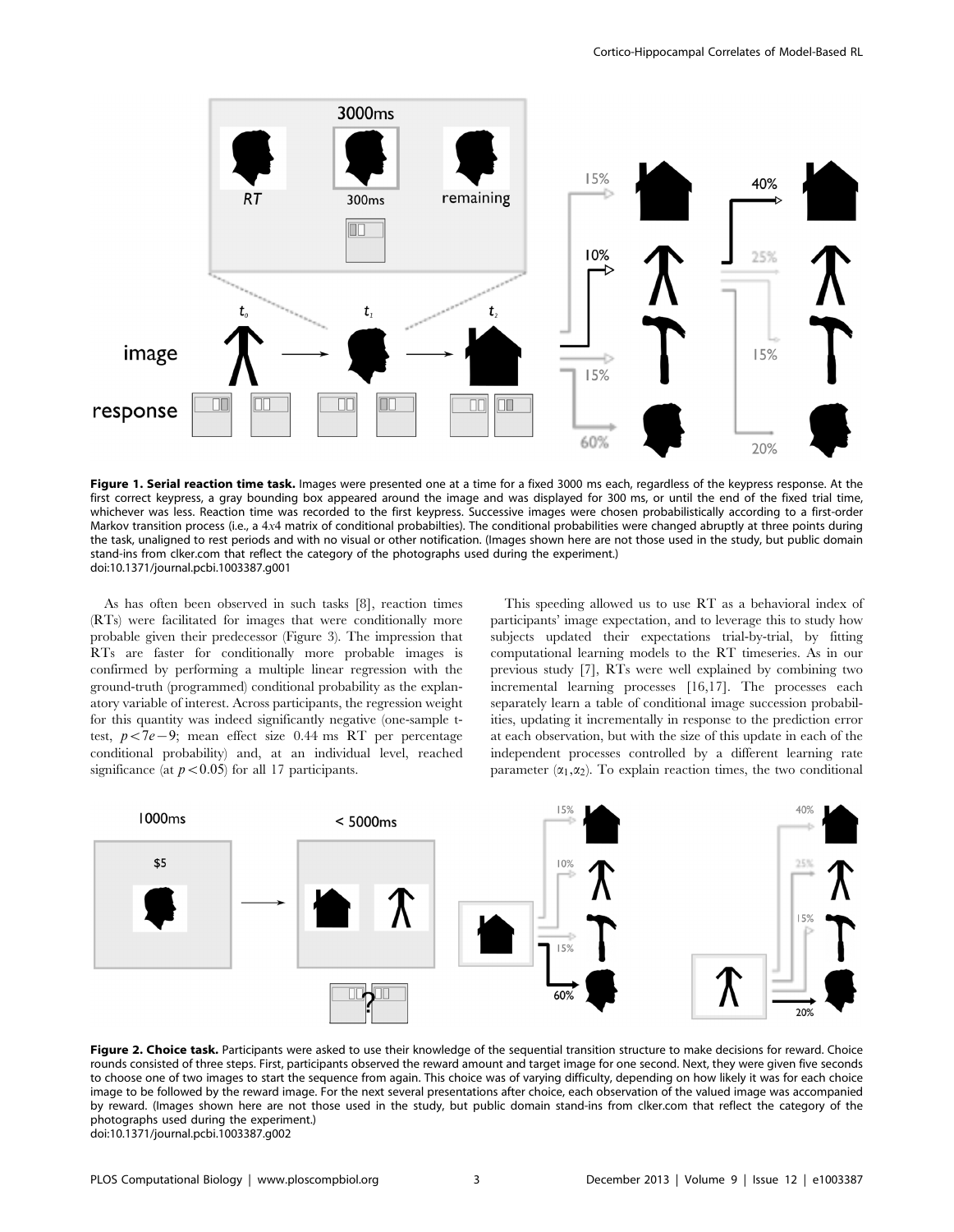

Figure 3. Behavioral analyses. a. Reaction time on the image identification task decreases as the 'ground-truth' probability - the probabilities generated by the task program, and uninstructed to the participant – of that image appearing, conditional on the previous image increases. Here, for each participant, RTs were first corrected for their mean and a number of nuisance effects, estimated using a linear regression containing only these effects as explanatory variables. b. Across subjects, the fitted learning rate values that best explain behavior. For reaction times, the best-fitting model contained two learning rates (one 'slow', the other 'fast'), whose estimates were combined linearly according to a fitted weighting parameter. For choice behavior, the best-fitting model contained one learning rate, statistically indistinguishable from the slow rate fit to reaction times, but significantly different from the fast. doi:10.1371/journal.pcbi.1003387.g003

probability predictions are combined in a weighted average with some proportion  $\pi$ . This two-process learning model provided a better fit to RTs than a one-process model for all 17 subjects individually (average log Bayes Factor 12.53, with no individual Bayes Factor in favor of the one-process model), and for the population as a whole (summed log Bayes Factor 213.08). The means, over the population, of the model's best fitting parameters were  $\alpha_1=0.007$ ,  $\alpha_2=0.65$ , with a weight of  $\pi=0.77$  to the slower rate. To generate regressors for fMRI we refit the group's behavior, taking all parameters as fixed effects across the population. (This regularizes the parameter estimates and allows us to examine variations in neurally implied learning rate estimates relative to a common baseline.) The fixed-effect parameter estimates were  $\alpha_1=0.004$  and  $\alpha_2=0.546$ , weighted at  $\pi=0.863$ , which did not significantly differ from the ensemble of individual estimates (all  $p > 0.4$ ).

These data are consistent with our hypothesis that sequential learning arises from two distinct learning processes, which are superimposed to produce reaction time behavior.

Only slow-process associations drive choice. Our next aim was to examine how these predictions were used to make decisions for reward, and in particular to what extent decisions draw on either or both of the learning processes that drive reaction times.

At pseudorandom intervals throughout the task, participants encountered a choice probe (Figure 2) in which they were asked to use their current estimates of image contingencies to make decisions for reward.

Participants were informed that one of the four images was now worth money (\$1 to \$5) each time it occurred during the next several trials. They were next asked to choose from which of two other images to restart the sequence, so as to maximize their chance of winning money.

To examine how learned sequential transition probabilities influence choice behavior, we fit choices with a model in which participants chose between the two starting images on the basis of the estimated probability of each image leading to the rewarded image in one step. (We did not find evidence that participants took into account the possibility that choosing an image would lead to the rewarded image on timesteps following the first.) In particular, the model assumes that the chance of choosing an option depends on a decision variable defined as the difference between the conditional probability that the rewarded image would follow each of the two options. In this model, choice preferences depend on the transition probabilities learned in the preceding sequential response trials, and therefore they also depend on the learning rate. Because each learning rate implies a different series of transition probabilities, they also imply a different timeseries of choice preferences.

We fit learning models to the choices to answer the question: Which learning rate (or rates) for transition probabilities provided the best explanation for choice behavior? Considering the possibility that, like RTs, choices were due to some weighted combination of probabilities learned at two rates, we compared one- and two-process models. However, in this case a model with a single free learning rate provided a better fit for all 17 subjects individually (mean log Bayes Factor 2.31), and across the population (summed log Bayes Factor 39.26 versus the two rate model).

This single free learning rate, fit to choices, matched the slow learning rate fit to reaction times. Across subjects, the mean best-fit learning rate was  $0.10+/-0.05$ , which was smaller than the fast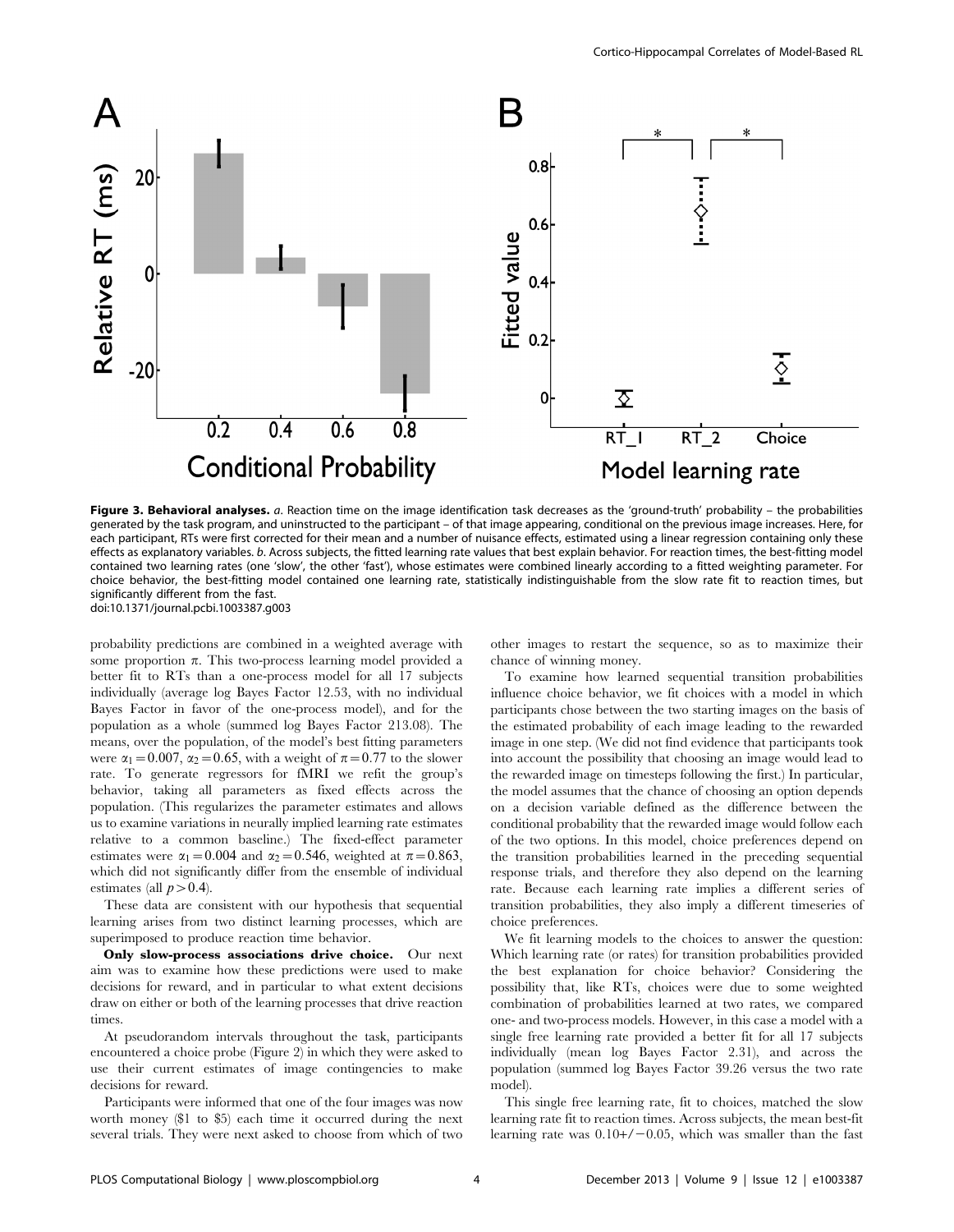

Figure 4. BOLD signal reflecting anticipation of the next stimulus. a. BOLD signal correlated with forward entropy in the fast process. Activity in the dorsal caudate was significant after correction over an anatomically-defined mask of bilateral caudate. b. BOLD signal correlated with forward entropy in the slow process. Activity in the anterior hippocampus was significant after correction over an anatomically-defined mask of left hippocampus. Both a and b displayed at  $p < 0.005$ , uncorrected. doi:10.1371/journal.pcbi.1003387.g004

learning rate obtained for RTs  $(p<9e{-}5)$  but not significantly different from the slow learning rate  $(p>0.07)$  (Figure 3). These results suggest that choices, unlike reaction times, exclusively result from associations learned at a single timescale, consistent with the slow process observed in RTs.

How are these learned transition probabilities used to compute action values? The standard model is that expected values are computed by multiplying the probability of each option image leading to the goal image by the reward value of that goal image. These expected values are then transformed into choice probabilities using a softmax function, with a free parameter  $\beta$ .

Another approach, inspired by race models [18], is based on the idea that the outcome predictions driving choice might involve discrete retrievals of next-step images, proportional to the estimated transition probabilities [19,20]. In this model, choice probabilities result from a thresholded comparison process after some number of draws from the binomial distribution  $(p(R|O_1), p(R|O_2))$  defined by the transition probabilities. This approach is similar to the sort of sequential sampling processes used to model perceptual decisions [21]. Fitting this model to the set of choices by each participant gives an additional parameter,  $n$ , the average number of draws. Here, binomial sampling noise introduces stochasticity in the choices similar to the softmax logistic distribution often used in decision models  $[22]$ , with  $n$  playing a role analogous to softmax's inverse temperature. (See Materials and Methods, section Choice models, for more details.) In fact, choices are also similarly fit by the softmax, and the foregoing results concerning learning rate are robust to either choice rule. We adopt the sampling model because the process-level description of decision noise motivates analyses of neuroimaging data during choice formation, presented below.

At the fixed, slow learning rate, the best-fit value of  $n$  was  $4.675+/-1.25$  samples, across subjects. As in our learning rate analysis, we estimated this as a fixed effect (4.177), for generating our fMRI regressors (see *Choice difficulty* in *Neuroimaging results*).

#### Neuroimaging

We next identified neural correlates of each learning process.

Stimulus anticipation in each process has distinct neural substrates. We began by looking for correlates of participants' anticipation of the next image to appear. Specifically, we sought activity that reflected how difficult it might be to predict this next image. Previous work [7,9,10] has shown that BOLD activity in hippocampus and elsewhere covaries with the participants' modeled uncertainty about future events. This may reflect a process of spreading activation, by which an image triggers activations of likely successor images, which are more numerous in situations of uncertainty. Also consistent with this idea, the anterior portion of the hippocampus was recently shown more directly to reflect such anticipation in sequential relationships among abstract stimuli [23].

Here, uncertainty is formally defined as the ''forward entropy,'' or entropy of the model's prediction about the identity of the next image, conditional on the current one. This is a trial-by-trial function of the model's learned transition probabilities, which in turn depend on the learning rate fit to behavior. These regressors are specified as parametric modulators on delta functions placed at the onset of the currently presented image.

The two-process model as fit to reaction times therefore gives rise to two entropy timeseries, one each from predictions generated at the fast and slow learning rates. Based on our previous results [7], we expected to find different correlates corresponding to the entropy timeseries from each process: in hippocampus for the slower learning rate and in striatum for the faster learning rate. We defined, using the AAL template library, anatomical masks of the structures in which we observed abovethreshold activations in our previous study: left hippocampus for slow learning rate entropy and bilateral caudate for fast learning rate entropy [7]. Accordingly, when forward entropy was computed according to the slow learning rate process, a cluster of significantly correlated activity was observed in the region identified in our previous study, left anterior hippocampus (peak  $-26$ ,  $-10$ ,  $-18$ ;  $p < 0.04$  corrected for family-wise error due to multiple comparisons over an anatomically-defined mask of left hippocampus; Figure 4).

We ran a separate regression containing an identical GLM except for the entropy regressor, which was now computed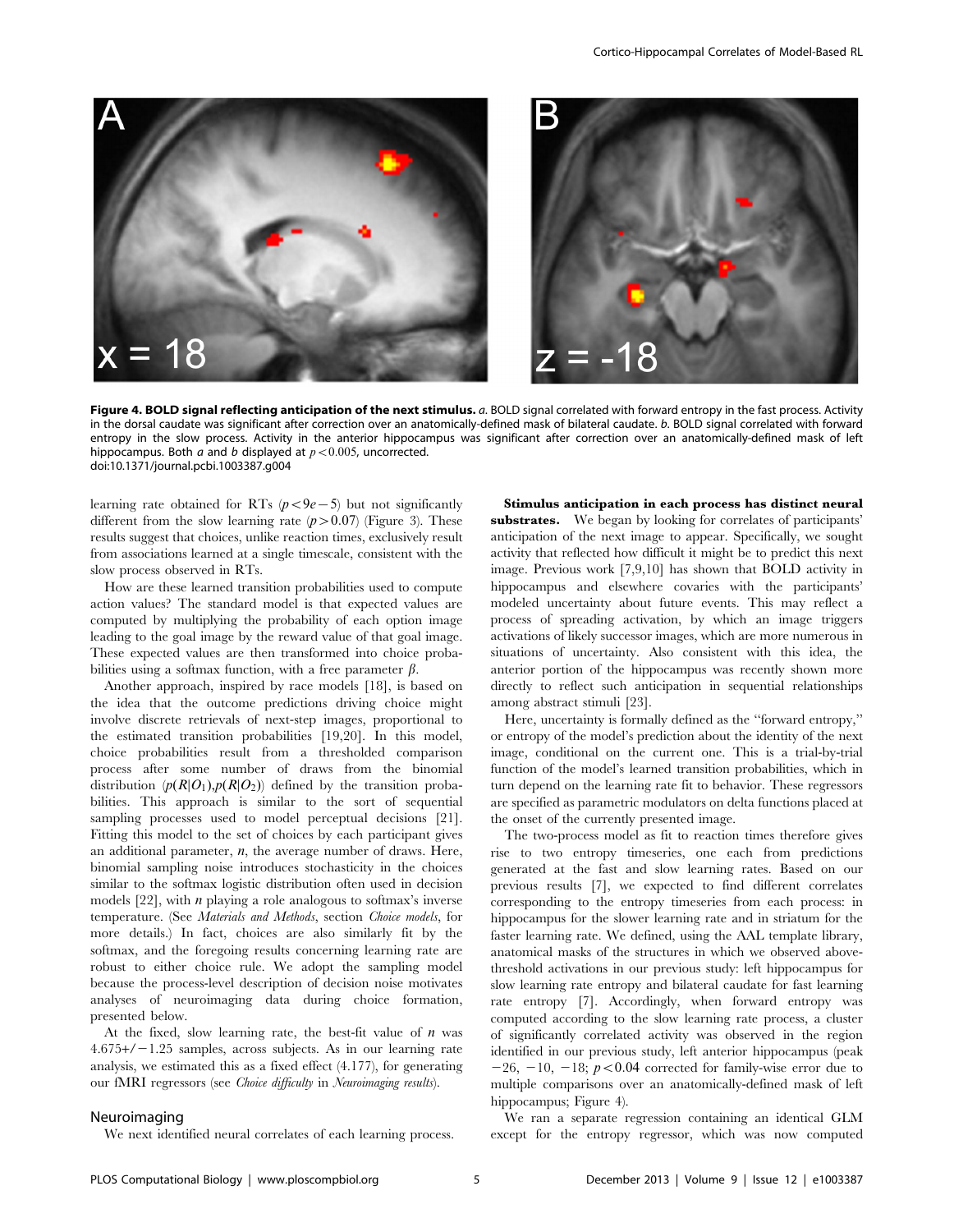according to the fast learning rate. In this GLM, we observed activation on the tail of right caudate (peak  $24, -14, 26$ ) that was significant when corrected for multiple comparisons over an anatomically-defined mask of bilateral caudate  $(p<0.005)$ . (A symmetric cluster in left caudate was observed at  $p < 0.005$ uncorrected, but did not survive correction for multiple comparisons.)

The foregoing results suggest two prediction processes that each learn at a rate corresponding to one of those observed in the RT behavior, with anatomically separate substrates. As in our previous study [7], we more directly tested the correspondence of learning rate to neural structure within a single GLM by independently estimating the learning rate that best explained entropy-related BOLD signals in each area. We located voxels of interest in an unbiased manner and fit the learning rate using a Taylor approximation to the entropy regressor's dependence on the parameter [7,24,25]. Neural learning rate estimates are visualized, superimposed over the behaviorally-obtained learning rates, in Figure 5.

Matching our previous results [7], the fast learning rate from RTs matched the one computed from BOLD signal in the striatum. In the mean over participants, the learning rate implied by BOLD in caudate was  $\alpha_{BOLD}=0.507$ . This rate was significantly larger than the slow learning rate fit to RTs  $(p<3e-9)$ , but not significantly different from the fast learning rate  $(p > 0.74)$ .

In our prior study [7], the slow learning rate from RTs matched the one computed from BOLD signal in the anterior hippocampus; here, though the hippocampal BOLD learning rate  $(\alpha_{BOLD}=0.099)$  was numerically closer to the slow rate fit to RTs, it was statistically different from both that rate as well as the fast (both  $p<0.04$ ). Importantly, however, it was not statistically distinguishable from the learning rate fit to choices  $(p>0.99)$  thus supporting the critical link, from learning to choices — and also significantly smaller than the striatal learning rates computed from BOLD (paired samples;  $p=0.01$ ).

Taken together with the behavioral model fits, these neuroimaging results and learning rate computations support the suggestion that two distinct processes learn to estimate the sequential contingencies embedded in our image identification task. Further, neural activity in two structures reflects anticipation (indexed by forward entropy) according to the estimates of each processes, with learning rates that differ from one another and approximate those identified in reaction time behavior.

Neural decision computations are uniquely explained by the slow process. We next sought correlates of decision computations driven by the learned transition probabilities. Our analysis of choice behavior indicated that decisions were informed by the sequential contingencies learned at a rate consistent with the slow learning rate fit to RTs. Therefore we hypothesized that activity related to decision computations would also be identified with a similar learning rate. If this indeed reflected a common



Figure 5. Learning rate  $\alpha_{BOLD}$  computed from BOLD signal. Learning rates computed from each of our regions of interest, overlaid on the learning rates fit to reaction time behavior. The best-fitting learning rates are displayed for each type of trial: sequential image-identification trials, decision trials, and choice outcome trials. For learning trials in hippocampus and caudate, learning rates are computed using the forward entropy regressor. For learning trials in face- and house-selective cortex, learning rates are computed using the estimated probability of the image appearing on the next trial. For decision trials in hippocampus, learning rate is computed using the choice difficulty regressor. For decision trials in face- and house-selective cortex, learning rates are computed using the portion of the choice difficulty regressor specific to that image. For outcome trials in nucleus accumbens, learning rate is computed using the reward prediction error regressor. Error bars: 1 SEM. doi:10.1371/journal.pcbi.1003387.g005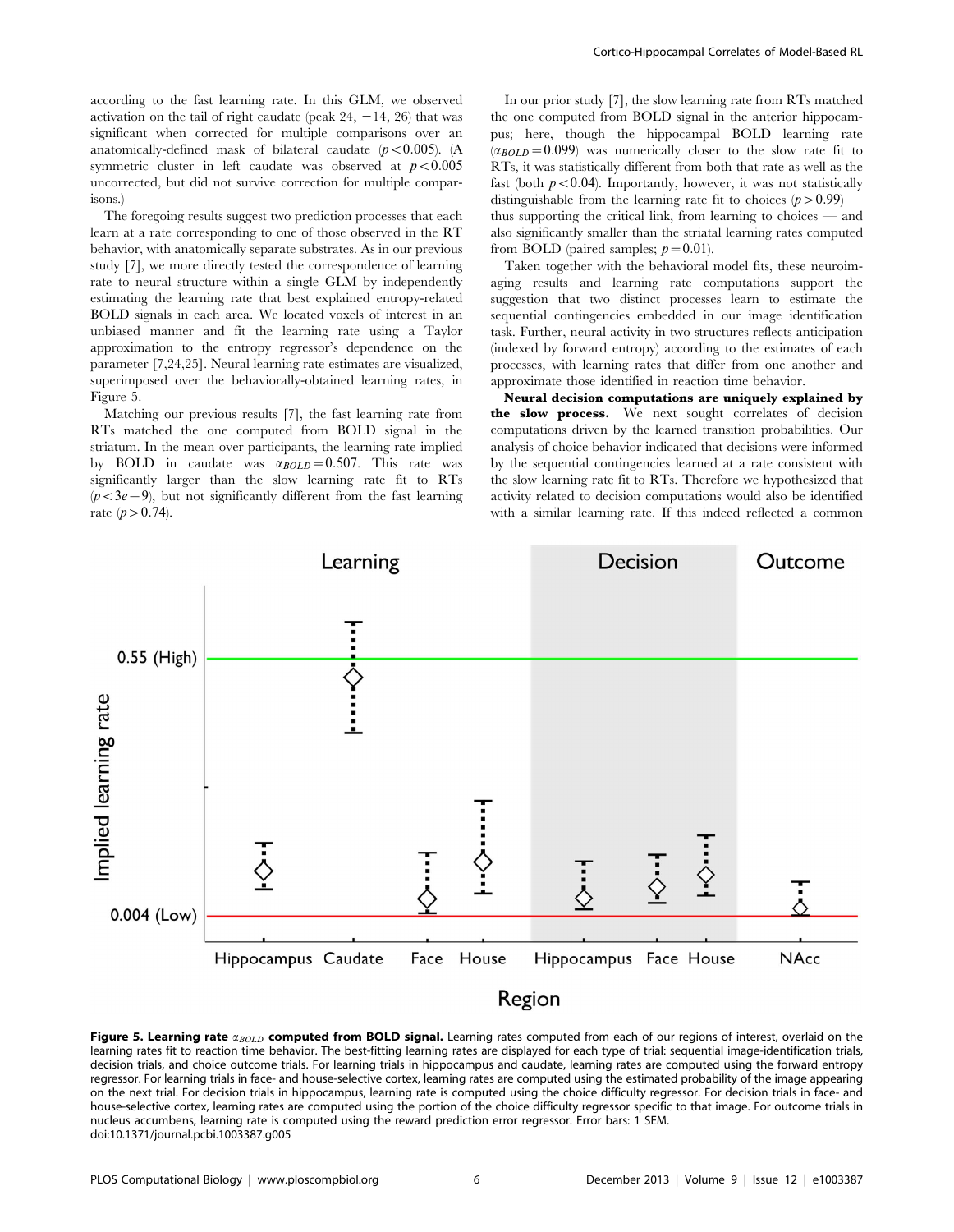underlying learning process, it would engage the anterior hippocampus, which was shown to support slow learning in the sequential learning task.

We first analyzed activity during the deliberation period leading up to the choice. Similar to our analysis of anticipatory activity during sequential response trials, we probed the neural correlates of deliberation by asking: how difficult was it for the participant to make this decision? We used as our measurement of choice difficulty the uncertainty (variance) in the decision variable (the value difference between options) that led to the current choice, computed using the choice model parameters fit to behavior (for details, see *Choice models* in *Materials and Methods*). This quantity, which was motivated by the process-level model of decision noise, is similar to the entropy measure used to define uncertainty during the learning task. The key difference is that the distribution being analyzed lumps images into two categories (rewarded vs nonrewarded) rather than predicting all four separately.

This regressor was specified at the time of onset of the choice screen.

In our region of prior interest, an area of left anterior hippocampus was activated, though only marginally significant after multiple comparison correction over our anatomical mask  $(p=0.064;$  Figure 6b). This activation is similar to that seen to entropy during the stimulus prediction task.

Does this activity reflect learning similar to one of the processes observed in RT behavior? We again estimated the learning rate implied by these BOLD correlates. The learning rate computed from anterior hippocampal BOLD during choices matched the slow learning rate fit to RT. The mean learning rate that best explained this activity was  $\alpha_{BOLD}=0.018$  (Figure 5). This was different from the fast learning rate from RT behavior  $(p<0.03)$ , but did not differ from the slow RT learning rate  $(p>0.35)$ . The involvement of the hippocampal region in both phases of the task, showing the same type of learned associations, supports the idea that a common learning process supports both behaviors.

Choice difficulty engages a fronto-temporal memory network. Additionally, at the whole brain level, the choice difficulty measure revealed correlates in a broad fronto-temporal network that appears to correspond to a component of the 'default network', a set of brain regions that has been associated with constructive memory and mindwandering [26,27].

In particular, two clusters survived correction for multiple comparisons over the entire brain: a region of anterior medial PFC (peak 4, 64, -2;  $p=0.046$ ), and a region of posterior cingulate

cortex (peak  $-2$ ,  $-18$ , 32;  $p=0.015$ ; Figure 6a). Also, activation in a third component of the default network, the dorsomedial PFC (peak 14, 40, 40) survived whole-brain multiple comparison correction for cluster extent ( $p<4e-4$ ), but not peak ( $p=0.21$ ). Together with the above-reported anterior hippocampal cluster, the overall pattern of activation is consistent with previous observations of the fronto-temporal memory component of the default network [28].

We ruled out alternative explanations for activity in these regions, or other variables that might correspond to the notion of 'choice difficulty'. The choice difficulty regressor was not significantly correlated with reaction time (across subjects, mean  $R={-0.14}$ , nor the expected value of the choice (mean  $R={0.15}$ ).

Prediction error activity in striatum. This same hippocampally-linked, slow process learning also matched the neural reward prediction error (RPE) in nucleus accumbens [29–31]. We analyzed the RPE at the time of the onset of the first image following the choice, since that was the timepoint that primarily influenced the decision in our behavioral analysis. Here, the RPE is defined as the difference between the obtained reward (or \$0, if an image other than the rewarded one occurs) and the expected value of the option chosen. Since the expected value depends on the learned image transition probabilities, this signal again should depend on the learning rate.

Figure 6 illustrates activity in nucleus accumbens correlated with the RPE regressor computed from the slow learning rate (peak 10, 12,  $-2$ ;  $p < 0.001$  after correction for family-wise error due to multiple comparisons over an anatomical mask of the nucleus accumbens). Again, the learning rate in the NAcc was best matched to the slow learning rate fit to RT. The mean learning rate implied by NAcc activity was  $\alpha_{BOLD}=0.0193$ . Across the population, this rate was smaller than the fast learning rate obtained from RT behavior  $(p<0.02)$  but was not different from the slow learning rate computed from RT behavior  $(p>0.25)$ . Thus, these results are again consistent with the idea that the choice phase of the task is driven by the slow, hippocampallylinked process.

To verify that these results are indiciative of a reward prediction error signal, and not simply driven by the receipt of reward, we extracted the coefficients for reward value and expectation separately. A signal reflecting the computation of reward prediction error should positively covary with the former, and negatively with the latter. This was in fact the case: across the population, the correlation coefficient at the peak voxel was



Figure 6. BOLD signal during choices and outcomes. During deliberation periods after choice options were presented, we observed activity in a. posterior cingulate ( $-2$ ,  $-18$ , 32), anterior mPFC (4, 64,  $-2$ ) and b. left hippocampus (peak  $-24$ ,  $-10$ ,  $-18$ ), all significantly correlated with choice difficulty in the slow process. c. BOLD signal at outcome. A cluster in the nucleus accumbens (peak 10, 12,  $-2$ ) correlated with reward prediction error as computed using the expectations derived from the slow process. All activations displayed at  $p<0.005$ , uncorrected. doi:10.1371/journal.pcbi.1003387.g006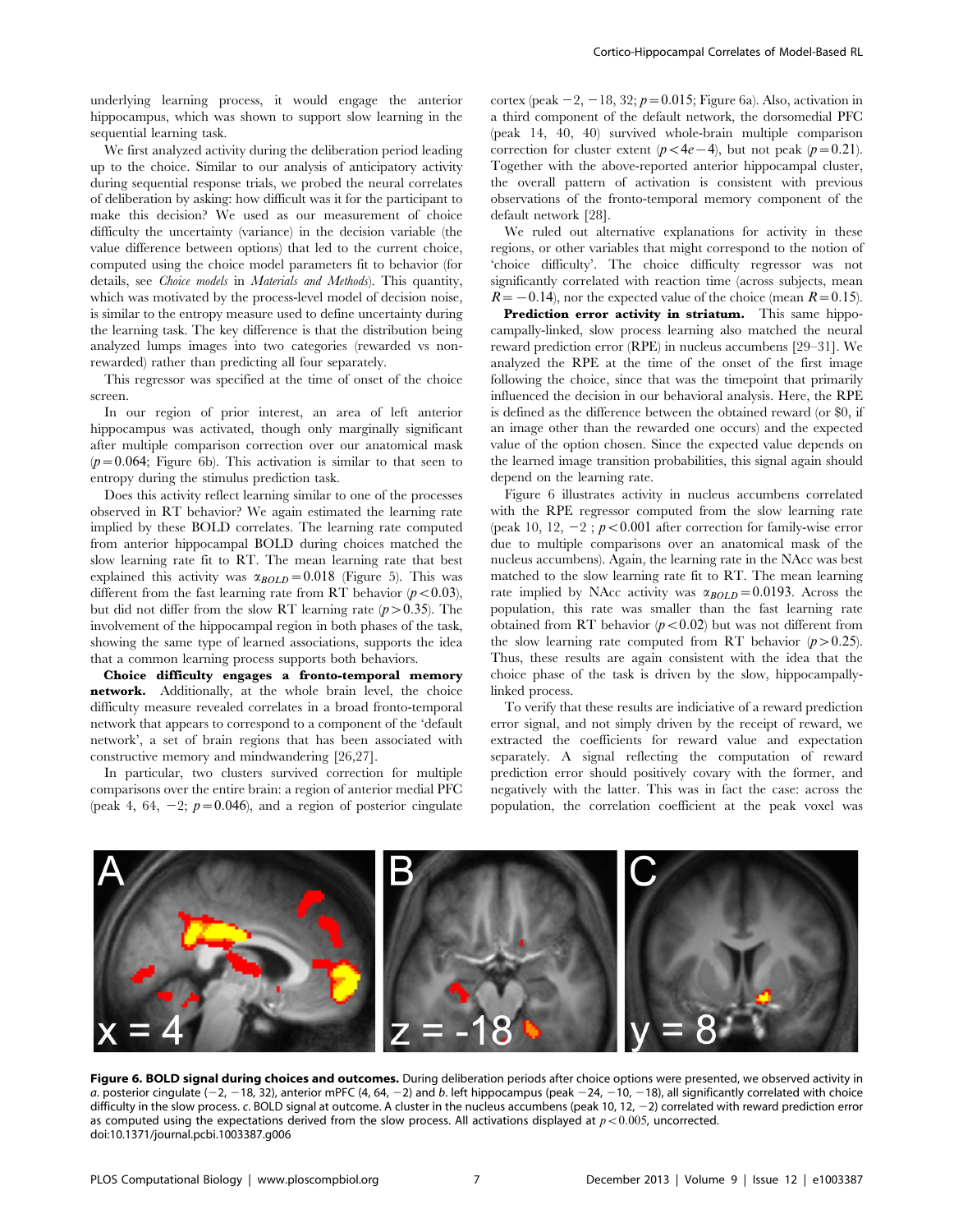significantly positive for reward value  $(p<0.016$ , by two-tailed, one-sample t-test) and significantly negative for expected value  $(p<0.035)$ .

Content-preferring visual regions are selectively driven by anticipation for stimulus category. One interpretation of activity related to forward entropy during the sequential image identification trials (Figure 4 above) is that it might result in the aggregate from the retrieval of likely targets in anticipation of the upcoming image. To seek more direct evidence for such retrieval at the item level, we leveraged the fact that our design used four category-specific exemplars as stimuli. Each of these exemplars was chosen because it represents a category that has been shown to preferentially engage a particular region of higher-order visual cortex: bodies [32], faces [33], houses [34], and household objects [35]. We examined whether activity in these regions was related to the estimated probability (from the model fit to participant behavior) that the corresponding image would appear on the next trial. This probability timeseries is a parametric measure of the strength of the estimate for a given image, specified at the time of onset of the preceding image. We tested these effects only for houses and faces, because these categories were the most consistently identified with regions in our initial localizer analysis.

First, we identified face- and house-sensitive regions using the relevant (in-task) localizer contrast: regions that responded more for trials on which the face was presented than they did on trials on which the house was presented, and vice-versa. We selected the voxels that survived correction over a combined anatomical mask of the right ventral stream regions: fusiform gyrus, parahippocampal gyrus, and inferior occipital lobe, chosen to encompass previously observed content-sensitive regions [32–35], and reflecting the fact that these activations tend to be right-lateralized in our areas of interest. The face and house selective regions are depicted in Figure 7 (face peak 42,  $-48$ ,  $-20$ ,  $p=0.025$ ; house peak 28,  $-82, -2, p=0.008$ .

These face- and house-selective regions were then used to seek activity sensitive in a graded fashion to anticipation of the face or the house, respectively. Within these regions, we tested for activity preferentially related to the probability of the face (as opposed to the house) appearing next, and vice versa. (Note that any such activity cannot be explained by a confounding tendency of the house actually to appear after it is expected, since the GLM also models the actual presentation of the faces and houses, and the test of the parametric effect of probability therefore turns only on the portion of activity orthogonal to this.) Indeed, activations within the face- and house-selective regions were significantly (though negatively) correlated with the probability of the corresponding image appearing next (face: peak 42,  $-66$ ,  $-14$ ,  $p=0.0266$ ; house: peak  $26, -70, -8, p=0.033$ . The face and house-selective regions and the corresponding contrasts selective for anticipation of each image are displayed in Figure 7.

Like entropy, the anticipatory probability regressor depends, in the model, on the learning rate that produces the probability estimates. We again estimated the learning rate,  $\alpha_{BOLD}$ , that best explained anticipatory activity in each of these category-selective regions (Figure 7). In both regions, the learning rate was best matched to the slow, hippocampal learning process. In the face region, the mean learning rate was  $\alpha_{BOLD}=0.04$ . This rate was smaller than the fast learning rate fit to RTs  $(p<0.03)$ , but not significantly different from the slow learning rate  $(p>0.07)$ . In the house region, the mean learning rate was  $\alpha_{BOLD}=0.12$ . Across the population, this rate was numerically closer to the slow rate, but significantly different from both the fast and the slow However it did not significantly differ from other slow learning rates we estimated: that fit to choice behavior  $(p>0.84)$ , or the hippocampal learning rate computed from BOLD (paired samples;  $p > 0.86$ ). Finally, this rate was significantly smaller than the learning rate computed from striatal BOLD (paired samples;  $p < 0.04$ ).

Together, these results confirm that anticipatory activity in the image-sensitive regions corresponds with the estimated probability of each image appearing next. Further, they concord with the notion that learning implied by these signals most closely conforms to a slow learning process identified in reaction time, choice, and hippocampal BOLD.

Content-selective regions are selectively driven by difficulty of deliberating about a stimulus category. Activity in content-preferring regions was linked to the slow, hippocampal process during choice trials as well. Our choice model, fit to behavior, involved drawing samples of associations that would lead to the rewarded image. Here, we looked for activity in content-selective regions consistent with the reinstatement predicted by this process. For this analysis, we split our measure of choice difficulty into separate components, associated with each of the four different image categories (though limiting our analysis again to faces and houses). In particular, we considered the uncertainty about the probability that each image, separately, would lead to the rewarded image. We hypothesized that if the decision process involved retrieving each image's associates in attempting to compute its chance of leading to reward, then activity in the category-sensitive regions might be modulated by the difficulty of making this determination. Indeed, at the slow learning rate, the BOLD signal was positively correlated with the category-specific choice difficulty in the content-sensitive regions previously identified (face: peak 40,  $-62$ ,  $-16$ ,  $p=0.013$ ; house: peak 30,  $-76$ ,  $-6$ ,  $p=0.044$ ; all p-values corrected for multiple comparisons over the respective regions identified in our visual localizer).

Again, the activity in both face and house-selective regions was best matched to the slow learning process. The mean learning rate implied by activity in the face-selective region was  $\alpha_{BOLD}=0.063$ . This rate was slower than the fast rate identified in RT behavior  $(p<0.03)$ , and did not differ significantly from the slow learning rate fit to RTs  $(p>0.07)$ . The mean learning rate implied by activity in the house-selective region was  $\alpha_{BOLD}$  = 0.085. This rate was also smaller than the fast RT learning rate  $(p<0.005)$ . Consistent with our hypothesis, it did not differ significantly from the slow RT learning rate  $(p>0.05)$ .

For a full accounting of the comparisons between each of the learning rates identified in choices, reaction times, and BOLD, see Table 1.

Taken together, these results tie activity in the ventral visual stream during decisions to an associative learning process consistent both anatomically and in terms of learning rate with that examined during sequential responding. Thus, altogether, these results suggest that the associative learning processes whose correlates were observed in hippocampus and the ventral visual stream during the sequential response trials also support deliberative, goal-directed planning in decisions for reward.

# Discussion

It is well established that decisions can be influenced by knowledge of contingencies embedded in the environment. The current study examined the neural computations underlying the learning of these contingencies, and linked them to computations underlying the decisions themselves. We present evidence that model-based decisions are supported by a contingency learning process involving hippocampus and ventral visual cortex, whose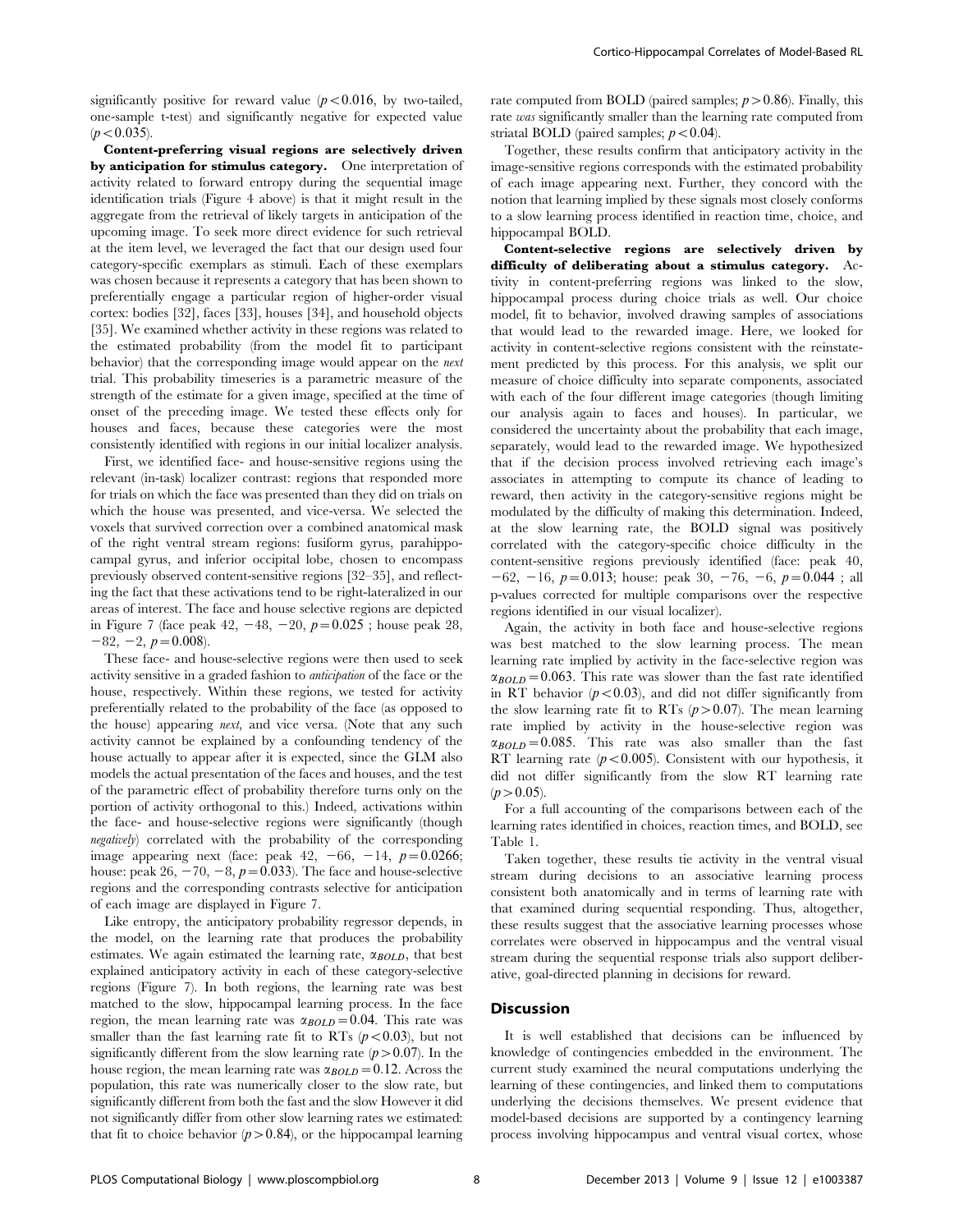

Figure 7. Image-selective regions. The regions defined by the in-task localizer contrasts house > face and face > house, are colored yellow (left: face, right: house). The face localizer yielded the largest cluster of activation in a region of right fusiform gyrus. The house localizer yielded the largest cluster of activation in a region stretching from posterior parahippocampal gyrus to the occipital lobe. Regions selectively sensitive to the estimated probability of an image appearing next (on sequential response trials) are colored blue. Regions selectively sensitive to the difficulty of deciding whether a particular image would lead to reward are colored red. Displayed at  $p<0.005$ , uncorrected. doi:10.1371/journal.pcbi.1003387.g007

# Table 1. Learning rates implied by BOLD in each region of interest.

| Not fast?<br>Not slow?<br>Not choice LR?<br>Not caudate?<br><b>Region-Regressor</b><br>Not HC?<br>$\alpha_{\rm BOLD}$<br><b>HC-Entropy</b><br>$\ast$<br>$\ast$<br>*!<br>0.099<br>n.s.<br><b>HC-Difficulty</b><br>$\ast$<br>$\ast$<br>0.018<br>n.s.<br>n.s.<br>n.s.<br>$***$<br>$***$<br>$\ast$<br>Caudate-Entropy<br>0.507<br>n.s.<br>$\overline{\phantom{a}}$<br>NAcc-RPE<br>$\ast$<br>$\ast$<br>0.0193<br>n.s.<br>n.s.<br>n.s.<br>Face-Probability<br>$\ast$<br>$\ast$<br>0.04<br>n.s.<br>n.s.<br>n.s.<br>$\ast$<br>Face-Difficulty<br>$\ast$<br>0.063<br>n.s.<br>n.s.<br>n.s.<br>House-Probability<br>$\ast$<br>*!<br>$*$<br>0.12<br>n.s.<br>n.s.<br>$***$<br>$***$<br>House-Difficulty<br>0.085<br>n.s.<br>n.s.<br>n.s. |  |  |  |  |
|-----------------------------------------------------------------------------------------------------------------------------------------------------------------------------------------------------------------------------------------------------------------------------------------------------------------------------------------------------------------------------------------------------------------------------------------------------------------------------------------------------------------------------------------------------------------------------------------------------------------------------------------------------------------------------------------------------------------------------|--|--|--|--|
|                                                                                                                                                                                                                                                                                                                                                                                                                                                                                                                                                                                                                                                                                                                             |  |  |  |  |
|                                                                                                                                                                                                                                                                                                                                                                                                                                                                                                                                                                                                                                                                                                                             |  |  |  |  |
|                                                                                                                                                                                                                                                                                                                                                                                                                                                                                                                                                                                                                                                                                                                             |  |  |  |  |
|                                                                                                                                                                                                                                                                                                                                                                                                                                                                                                                                                                                                                                                                                                                             |  |  |  |  |
|                                                                                                                                                                                                                                                                                                                                                                                                                                                                                                                                                                                                                                                                                                                             |  |  |  |  |
|                                                                                                                                                                                                                                                                                                                                                                                                                                                                                                                                                                                                                                                                                                                             |  |  |  |  |
|                                                                                                                                                                                                                                                                                                                                                                                                                                                                                                                                                                                                                                                                                                                             |  |  |  |  |
|                                                                                                                                                                                                                                                                                                                                                                                                                                                                                                                                                                                                                                                                                                                             |  |  |  |  |
|                                                                                                                                                                                                                                                                                                                                                                                                                                                                                                                                                                                                                                                                                                                             |  |  |  |  |

\*-  $p < 0.05$ .

\*\*- $p$  < 0.005.

 $\frac{1}{2}$  test ran counter to our hypothesis about the learning rate of that region.

doi:10.1371/journal.pcbi.1003387.t001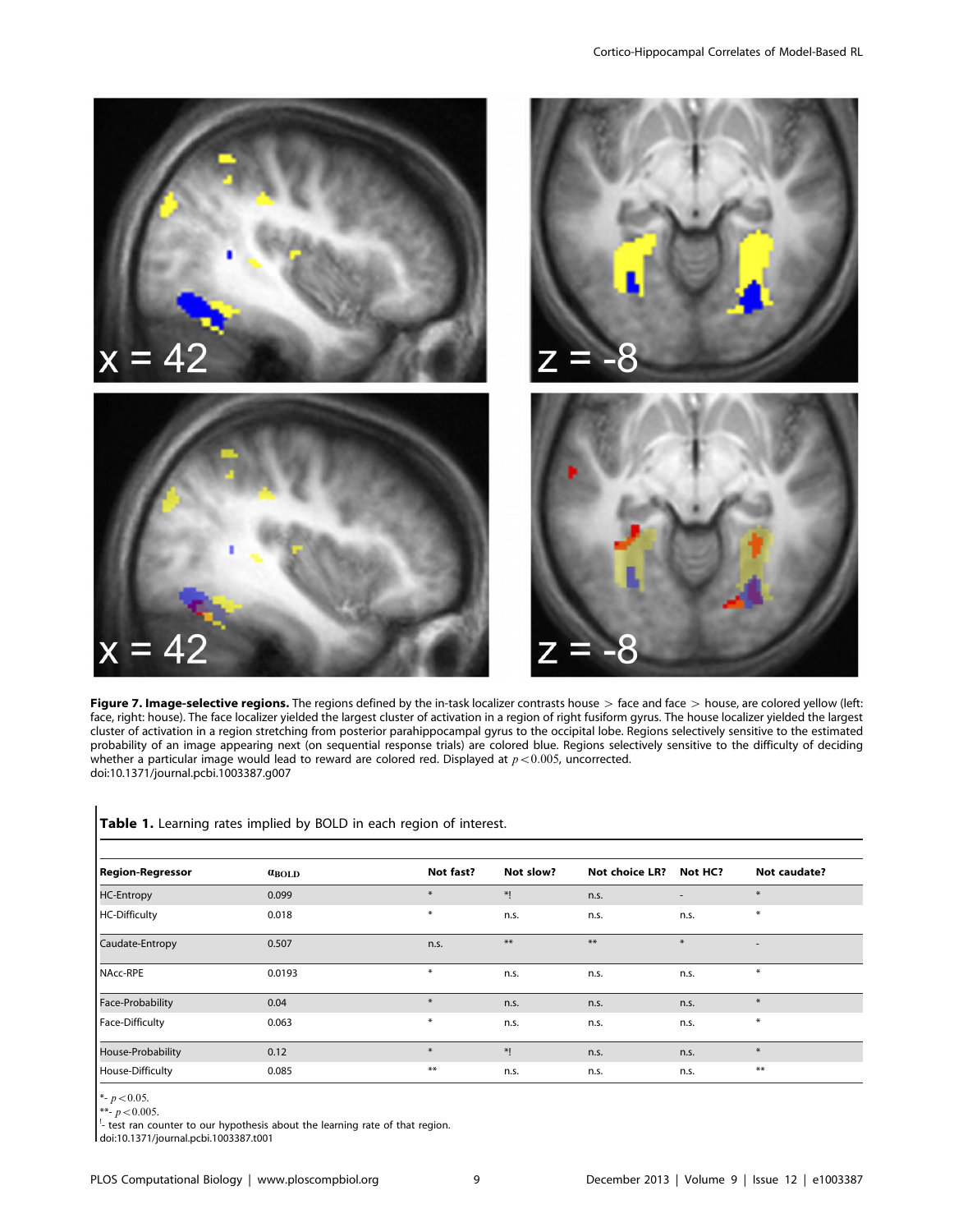activity changed with this learning and was observed in concert with multiple kinds of instrumental behavior.

These results go beyond previous research that indirectly inferred the contribution of contingency learning to decisions, by using characteristics of the decisions and neural activity related to decision variables (action values or prediction errors; [36–38]), or conversely by examining activity related to contingency learning [15] without directly comparing it to choices. Here, we used additional observables — reaction times and fMRI signatures of reactivation of past experiences — to examine the learning of contingencies more directly, and to demonstrate that a component of this learning was quantitatively well matched to that implied by decisions.

## Learning rate comparisons

We are able to compare learning across different task phases (learning and choice) and sorts of measurements (reaction times, choices, and BOLD correlates of different quantities) by treating them all as different windows on a computational learning process. We fit each sort of data with a standard computational model of how predictions are learned from recent experience, and compare the learning rate parameters that best explain these measurements. The pattern of data in Figures 3 and 5 and Table 1 shows a striking consistency in these estimated learning rates between the different measurements.

However, there are a number of caveats to keep in mind about these analyses. First, it is in principle not possible to conclude that any two of these learning rate estimates are ''the same'' as one another  $-$  only that they are not statistically distingishable. But this pattern of negative findings is supported by positive ones, for instance that the differences between the various manifestations of ''slow'' and ''fast'' learning rates are significant (Table 1). Also, our findings that apart from exhibiting similar learning rates, neural activity during choice and decisions implicate common neural structures support the interpretation that all this activity relates to a common underlying learning process. Ultimately, however, establishing a definitive link between activity during learning and choice will require additional work using methods that can probe causal relationships between brain function and behavior.

A related point is that the estimates of learning rates from BOLD in Figure 5 consistently tend to be less extreme than their behavioral counterparts, i.e. slightly slower relative to the fast learning rate and faster relative to slow. In a couple of cases, this difference between BOLD and behavioral estimates is significant, seeming to contradict the interpretation that all these measurements reflect a common learning process. We believe this relates to another important set of caveats with this study, which is that it is methodologically challenging to estimate learning rates from BOLD data due to the nonlinear relationship between the learning rate and the decision variables that have BOLD correlates (entropy, etc.). To permit estimation, we approximate this relationship as linear using a first-order Taylor expansion [7,25,39]. This allows us to estimate the learning rate in the context of the same standard fMRI analysis (using a general linear model) as the rest of our results, and in turn means these analyses cope in the standard ways with the many methodological complications of fMRI (including for instance intersubject random effects, temporal and spatial autocorrelation, hemodynamics, and regressor colinearity). This method appears to perform robustly in this and our previous study [7] and other closely related analyses of parametric brain-behavior relationships [38,40,41], but there has not yet been a formal simulation study quantifying the error introduced by this approximation. One key sort of approximation error that we have examined [7] arises from our choice of the midpoint between fast and slow learning rates as the point around which to linearize. We choose this point to minimize the distance between the linearization point and the hypothetically relevant learning rates, since the error from linear extrapolation is expected to accumulate with distance. However, this choice interacts with the way we identify voxels of interest for fitting the learning rate, by identifying peaks in activity assuming this midpoint learning rate. Intuitively, this selection biases the estimated learning rates toward this midpoint (see our previous study using this approach for a more thorough technical explanation [7]). Although this effect is innocuous with respect to the conclusions in this article, it may account for some of the observed difference between neural and behavioral estimates in Figure 5.

#### Hippocampus and striatum

Our choice task has one of the key features of a latent learning task [15]: sequential contingency learning precedes the introduction of a new and unpracticed rewarding goal. In particular, given the sparse occurrence of the choice probes, and the different combinations of rewarded and starting images, these decisions implicate a model-based response strategy requiring participants to evaluate options' chances of reaching the new goal based on the predictive associations being continually learned in the sequential image presentation trials. Conversely, choices of this sort leave little room for model-free reinforcement learning based only on the success of particular choices at earning money in previous choice trials.

Consistent with this, a key neural player in both the learning and decision phases in our results is the hippocampus. The hippocampal system is associated with flexible memory for stimulus-stimulus relations [42–44] and is a longstanding candidate for maintaining contingency structure in the service of goaldirected decisions [2,19,45–48]. In part, these suggestions are based on the analogy with spatial tasks, in which it has long been argued that the hippocampus implements a cognitive map [49,50].

A suggestive connection of these ideas to nonspatial tasks is ubiquitous findings that the the hippocampal system is implicated in acquired equivalence, transitive inference, and sensory preconditioning effects [41,51–53], as well as the flexible use of conceptual [54] and structured [55] knowledge. All of these effects demonstrate a bias in novel choice probes caused by previously learned stimulus-stimulus relations. Model-based decision making relies on a similar ability to flexibly chain together or recombine associations in novel ways, as exercised in latent learning tasks like our choice probes here.

Accordingly, we hypothesized that participants would draw on hippocampally-linked contingencies to make decisions. Indeed, the learning rates that best explained both choices and BOLD signals during the decision trials were not distinguishable from those seen in hippocampus and nearby ventral stream visual cortex during sequential responding, while differing significantly from those seen in BOLD activity in caudate and the fast process in reaction times. This quantitative convergence between learning processes examined during different tasks and through the lens of different observables substantiates the idea that model-based decisions and incidental stimulus-stimulus learning, like other sorts of relational learning and transfer [41,53–55] are supported by the same hippocampal memory system.

Interestingly, the literature concerning these tasks suggests what appear to be two distinct (but potentially complementary) mechanisms supporting the flexible transfer of relational knowledge to novel probes. Some studies have demonstrated that better performance on transfer probes is predicted by hippocampal BOLD activity at learning but not test time [53,56] suggesting that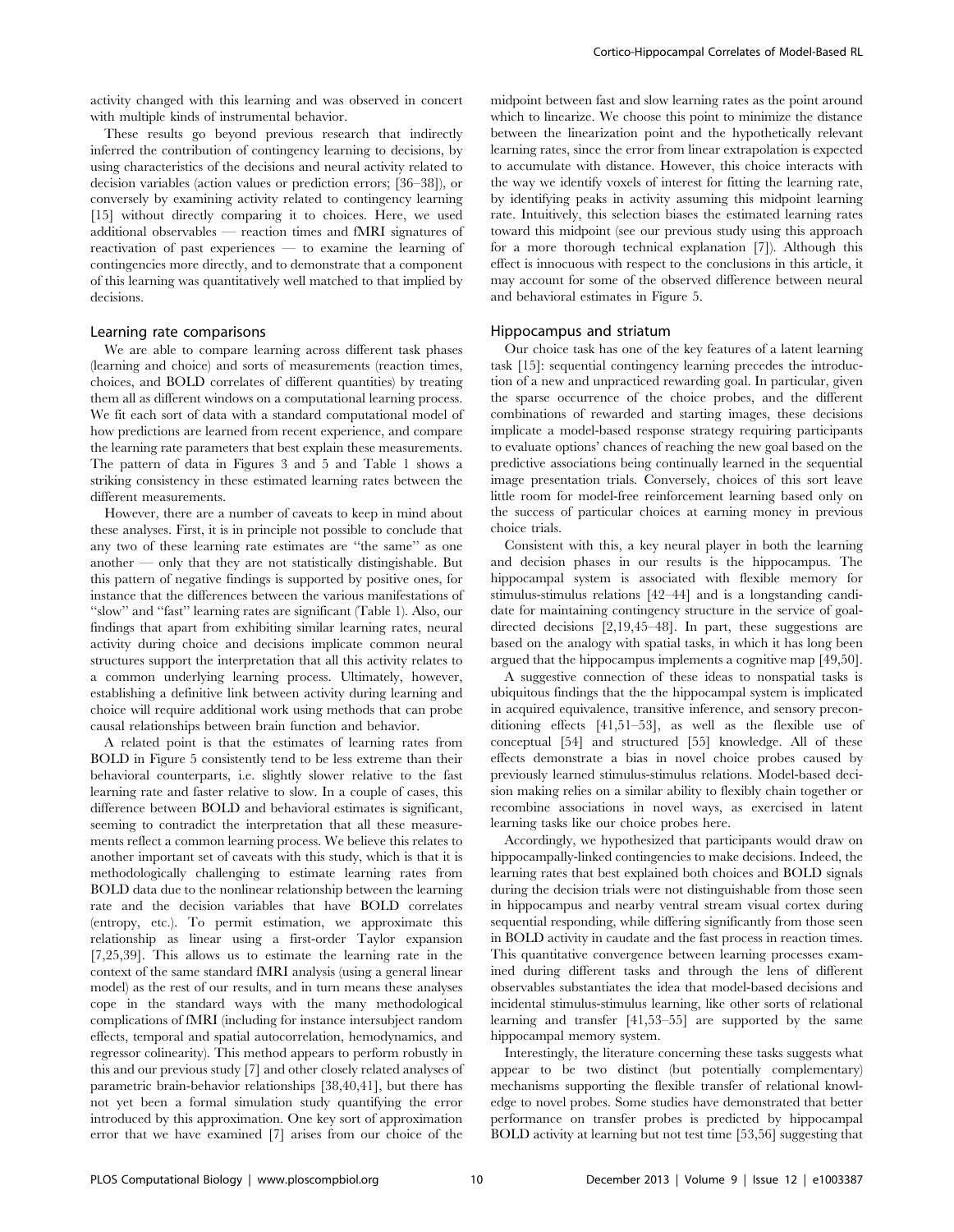transfer is somehow supported by processes that occur already during encoding. One hypothesis is that such activity reflects the immediate transfer of learning, when information is first obtained, to other related associates by a process of spreading activation. In other studies [54,55], neural activity at probe time also related to correct performance or with the relational information itself. This suggests the importance of processes occurring at the time of retrieval, and is consistent with theories (as in the standard account of model-based RL) that transfer is supported by some sort of active inference, planning or search at the time of the novel choice. Our result (discussed further below) that hippocampal activity tracked the difficulty of the decision probes speaks to the latter mechanism, providing relatively direct evidence that the hippocampal system engages in more computation for harder transfer problems (see also Simon & Daw [57]). Altogether, these two distinct but complementary mechanisms appear to be each well supported across the literature, and could plausibly both contribute in different circumstances.

The type of model-based decision making studied here contrasts with ''model-free'' habit learning, of the sort associated with dorsolateral striatum [58], predominant temporal-difference learning accounts of reward prediction error signal seen in dopamine neurons [6], and the striatal BOLD response [29–31]. That said, parts of striatum are clearly necessary for model-based decision making in rodents as well [59,60]. Perhaps related, in human neuroimaging, even reward prediction errors observed in ventral striatum — though often characterized as reflecting the teaching signal for model-free stimulus-response learning — have recently been shown to report information about the state-state or relational structure of a task that would be known only to a modelbased system [38,41]. This may suggest some crosstalk between model-based and model-free learning in the brain. The reward prediction errors in the decision phase of the present task are consistent with these results, in that they reflect stimulus-stimulus predictions combined with trial-specific rewards to which a purely model-free reinforcement learner would be blind. The present results also extend these findings by showing that the stimulusstimulus learning rate driving these prediction error effects matches that from the hippocampal system during the sequential response task, suggesting all these are indeed driven by a common learning process.

During the sequential response task, activity was not observed in the ventral striatal region commonly associated with reward prediction errors. This may reflect the lack of overt reinforcement in this more implicit association task. Instead, activity in a more dorsal/posterior region of striatum reflected a transient (high learning rate) adaptation process, which also had separate correlates in reaction times. We speculate that this activity (and the associated component of the reaction times) may reflect a second process of response learning, which did not carry over into the decision task. Indeed, the stimulus sequence in serial reaction time tasks of the sort we use is accompanied by an equivalent motor sequence (of button presses), leading previous authors to suggest [61–63] that participants might learn either or both of two distinct types of sequential associations: stimulus-stimulus and response-response. That these processes then are uniquely tied to separate brain systems — hippocampus and striatum — suggests that they reflect learning of information specialized to each of those systems. Given the broader functional roles of both structures, it is tempting to hypothesize that hippocampus is associated with stimulus-stimulus associations and striatum with response-response [64–66]. While we did not explicitly dissociate response-response and stimulus-stimulus associations, the weight of the literature tying each of these types of information to each brain

structure suggests this hypothesis and encourages us to carry it forward throughout the below discussion. Importantly, by asking participants to seek a particular stimulus given another, our decision probes isolate only stimulus-stimulus associations and cannot be solved on the basis of response-response associations. Thus, the finding that the hippocampal activity (and its learning rate) contributed to these choices, but not the striatal one, is consisistent with these structures' hypothesized involvement in stimulus and response prediction. Further, the exclusive use of the slow-process associations in forward-looking, model-based choice suggest that these associations are of a type that may be flexibly recombined, a property long associated with hippocampal representations and not those of striatum [48,52,67].

That this learning was 'slow' in the hippocampus may at first seem to run counter to the notion that this structure supports flexible, rapidly bound learning, as in episodic memory. Modelbased decisions are also characterized similarly, for instance because they tend to dominate behavior during initial learning but not following overtraining. However, it is important to emphasize that the theoretical 'flexibility' of the model-based system is in its ability to recombine the learned associations, applying them in novel contexts to novel goals: it is fundamentally about what is learned (e.g., a world model rather than a fixed policy) rather than how quickly. The question over what timescale any associations are learned is distinct from this issue – indeed, much previous work [57,68] implies that the learning rate should normatively be controlled by factors such as the volatility of the environment and the reliability of observations. In this context, the learning rate measures the degree to which the model-based system can draw on experiences learned from the far past, in applying them to these novel contexts. A low learning rate indicates a long memory; a higher learning rate indicates a shorter memory.

The mechanisms which might give rise to these learning dynamics are an interesting topic for further research. Here, we have provided evidence that hippocampally-learned information is used in behavior via fetching memories of past transition events. That these candidate transition events might be drawn from memories stretching over tens of trials (spanning under a minute) into the past is well within understood capacity limitations of the hippocampal memory system. (For a further treatment of these issues, see the discussion provided in our previous paper using this task [7].)

# Anticipatory activation of stimulus representations

In category-selective regions of the ventral visual cortex, we observed reinstatement of stimulus-stimulus associations in a manner that was modulated by task demands, across our two different tasks. Over the sequential response trials, we observed that BOLD activity correlated with stimulus expectations in category-selective regions of the ventral visual stream. Specifically, activity in face- (or house-) selective regions of extrastriate visual cortex were also preferentially modulated by the expectation that the face (or house) image would appear next. The finding that activity parametrically fluctuates with stimulus predictions in both hippocampus and the ventral visual areas — and that the learning rates explaining these effects match one another — provides evidence that both areas are participating in a common associative learning process. At a more mechanistic level, it may be possible to interpret both entropy-related activity in hippocampus and probability-related activity in the ventral visual areas in terms of associative spreading that activates the representations of likely successors to the currently observed image.

On its face, the finding that anticipatory activity in the ventral areas decreases with conditional probability might seem to run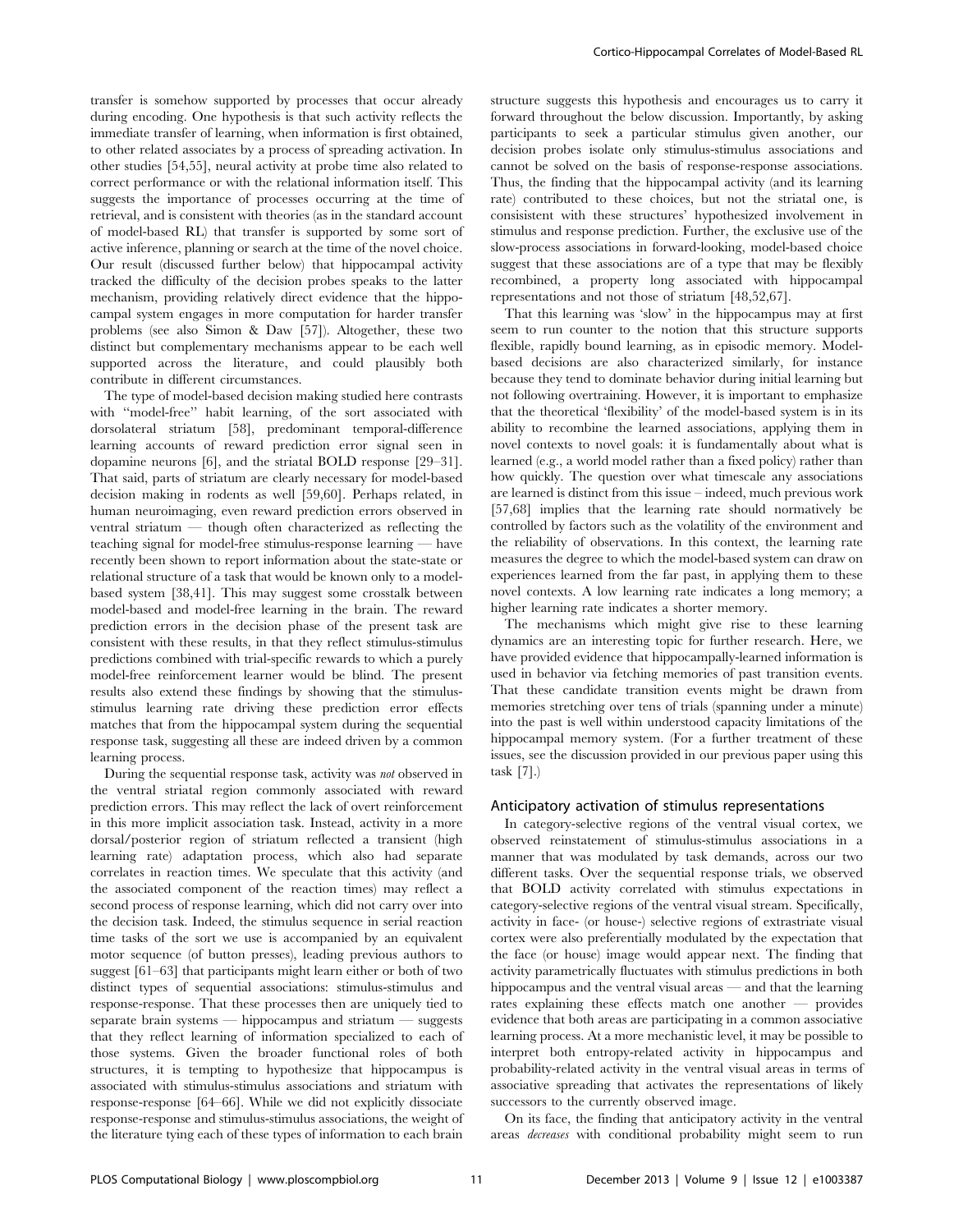counter to such a mechanism. That is, one might expect that, if probability is attributed largely to a single image, then the representation of that image should be more strongly activated. The contrary observation could be explained by a similar mechanism to the one that has been offered to explain 'repetition suppression' of BOLD (and spiking) responses [69,70]. Here, a more narrowly tuned population could be recruited for more strongly expected stimuli. However, this explanation is insufficient to explain the parallel anticipatory activation we observe during choice trials, which are presumably the result of a common mechanism for anticipatory retrieval in the service of behavior.

A different interpretation of the effect is suggested by envisioning stimulus prediction as an active process of accessing memories. In particular, previously observed successors might be stochastically retrieved in a likelihood-weighted fashion to build up a statistical profile of the subsequent image, with this mnemonic evidence accumulated in a manner analogous to diffusion-tobound models of perceptual discrimination [21,71]. This idea is consistent with suggestions that anticipatory activity in category regions is driven by evidence accumulation [72]. If such a process terminates when evidence reaches some threshold, then spiking activity would be elevated only over a shorter interval of time and, thus, on trials with strong evidence observed signal would be lower when integrated over the length of the hemodynamic response [73].

The activity of these same category-selective regions during the decision trials could be understood in a similar manner, in terms of retrieving memories to evaluate candidate actions. Here, activity in the face (and house) areas of ventral visual cortex correlated with our measure of the *difficulty* of deciding whether the choice of that stimulus would lead to reward. This observation supports a model where evaluation of decision options occurs by bounded accumulation of evidence — memories stochastically sampled to evaluate the likely consequences of a choice (here, the successor image and its reward status).

#### Episodic retrieval in forward search

Our aggregate (as opposed to stimulus-specific) choice difficulty measure was also positively correlated with activity in the anterior MPFC and posterior cingulate cortex. Activations under our reporting threshold were also observed in dorsal MPFC and anterior and posterior hippocampus. These regions together comprise the fronto-temporal memory component of the wellknown ''default network'' [28]. Although originally characterized by its increased, coherent, activity during periods of rest, a role in deliberative evaluation is consistent with functional hypotheses for this network, in which activity is modulated by prospective or constructive memory. Tying together experimental data from multiple levels of observation and across task and rest modalities, Buckner & Carroll [26] suggest the default network ''enables mental exploration of alternative perspectives based on our past experiences'', a proposal they expanded on in later discussions [27]. Burgess [74] offers a complementary suggestion for one component of the network, proposing that BA10 in particular acts as a 'gateway' between a focus on internal (e.g., mnemonic) and external (e.g., sensory) representations. These proposals — along with observations of hippocampus and default network activity during look-ahead planning [75–77] — concord with our interpretation of the choice difficulty correlate as reflecting reinstatement of prior experiences.

Finally, by offering a closer look at how the brain employs associations in the service of model-based decision making, our study suggests a route toward addressing one key puzzle in this area. To wit, whereas simple reward learning has a straightforward neural implementation (embodied in model-free temporal difference theories and relatives [6,78,79]), and the inference that these be accompanied by model-based choice is well established [3], the mechanism by which the brain actually implements such computations remains opaque. The idea we have advanced above, that successor states are retrieved stochastically (see also [45]), and their values integrated, connects directly with known neural mechanisms. In particular, although the idea of model-based planning as a mnemonic version of evidence accumulation differs at least superficially from more abstract conceptualizations based on tree search [3,80,81] or Bayesian inference [82,83], sampling from successor states provides a more realizable process-level account of model-based evaluation in circumstances (such as chess) when the full set of future trajectories is too large to explore systematically. Moreover, it connects closely with evidence accumulation mechanisms that are well studied in the context of perceptual decision making, and comports with other suggestions that sampling or diffusion models apply to value-based decisions as well [28,84–87]. It also joins those ideas with a literature suggesting that episodic memories can influence decisions [46,56,88].

#### Materials and Methods

#### Participants

Twenty-four right-handed individuals (twelve female; ages 18– 40 years, mean 28) participated in the study. All had normal or corrected-to-normal vision. All participants received a fixed fee of \$40 unrelated to performance, for their participation in the experiment, plus additional compensation of between \$0 and \$40 depending on their performance in one pseudorandomly-selected decision round. Participants were recruited from the New York University community as well as the surrounding area and gave informed consent in accordance with procedures approved by the New York University Committee on Activities Involving Human Subjects.

Exclusion criteria. Data from seven participants were excluded from analysis due to their being unusable for various reasons, leaving seventeen participants analyzed here. For three participants, this was due to failure to behaviorally demonstrate learning of the sequential contingencies embedded in the task. As we did in our previous study [7], we excluded subjects for failure to learn when a regression model with only nuisance regressors (the 'constant' model) proved a statistically superior explanation of participant RTs than any of the other models considered here, which each include regressors of interest specifying the estimated conditional probability of images (see Analysis, below). Statistical superiority over the constant model was measured by the Bayesian Information Criterion (BIC; [89]), used to correct likelihood scores when comparing models with different numbers of parameters. The rationale for excluding these subjects was that if they fail to learn the contingencies, it is not possible to ask the central question of the present study: how they use this learning to guide choices.

For the others, data were unusable due to operator error in operating the MRI unit (one participant), excessive head motion (two participants) and a failure to enter decisions on choice trials due to misunderstood instructions (one participant). Volumes during which instantaneous motion was  $>0.25$  mm in any direction were excluded from analysis. Data from participants were excluded due to excessive motion when a large percentage  $(5\%)$  of volumes were excluded by this criterion.

#### Task design

Participants performed a serial reaction time (SRT) task in which they observed a sequence of image presentations and were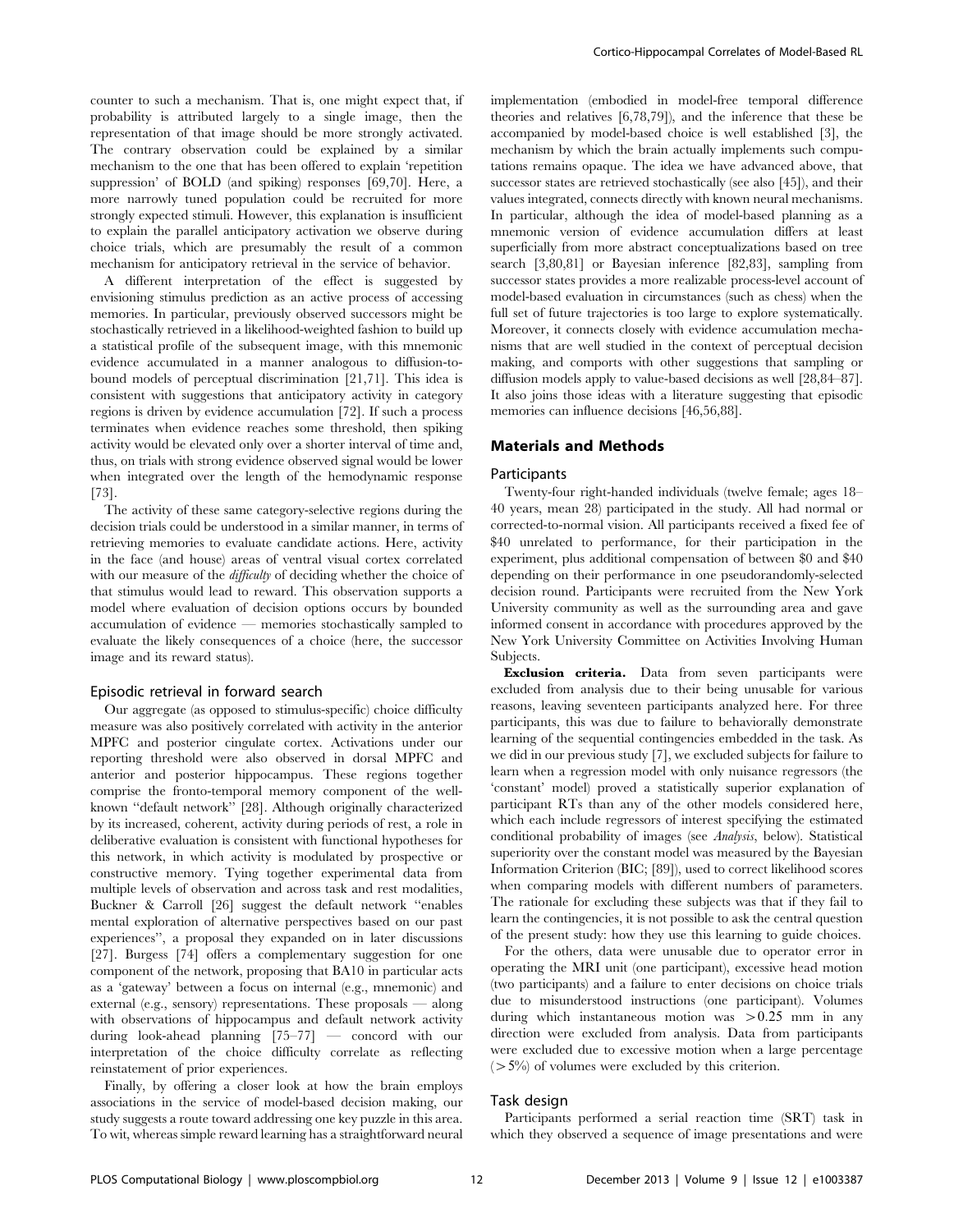instructed to respond using a pre-trained keypress assigned to that image. The experiment was controlled by a script written in Matlab (Mathworks, Natick, MA, USA), using the Psychophysics Toolbox [90]. The stimulus set consisted of four grayscale images that were matched for size, contrast, and luminance. The images were chosen because they represent categories known to preferentially engage different areas of the ventral visual stream bodies [32], faces [33], houses [34], and household objects [35]. Each participant viewed the same four images. During behavioral training, the keys corresponded to the innermost fingers on the home keys of a standard USA-layout keyboard (D, F, J, K). Participants were instructed to learn the responses as linking a finger and an image, rather than a key and an image (e.g. left index finger, rather than 'F'). For the MRI sessions, the same fingers were used to respond on two MR-compatible button boxes. The mappings between the four images and four responses were one-to-one, pseudorandomly generated for each participant prior to their training session, trained to the criterion prior to the fMRI session, and fixed throughout the course of training and experiment sessions. Participants were informed that the key-toimage mapping was fixed, and that they were not being evaluated on the correctness of responses.

At each trial, one of the pictures was presented in the center of the screen, where it remained for three seconds, plus or minus uniformly distributed pseudorandom jitter, up to 474 ms in increments of 59 ms (the length of one slice in the MRI session). Participants were instructed to continue pressing keys until they responded correctly or ran out of time. Correct responses triggered a gray bounding box which appeared around the image for the lesser of 300 ms or the remaining trial time (Figure 1). Thus, each image presentation occurred for the programmed amount of time, regardless of participant response. The inter-trial interval consisted of 237 ms of blank screen.

The test phase of the scanning session proceeded with three blocks of 250 trials: 210 sequential response trials, 20 reward display screens (see *Choice trials*, below) and 20 choice trials. The first two blocks were followed by a rest period of participantcontrolled length. During the rest period, participants were presented with a screen that was blank except for a fixation cross. Scan blocks after the first were initiated manually by the operator only after the participant pressed any of the relevant keys twice, to alert the operator that they were prepared to continue the task. Total experiment time — inclusive of training, practice and test periods — was approximately 1.5 hours, conducted continuously.

Stimulus sequence. For training, the sequence of images was selected according to a uniform distribution. Participants were instructed to emphasize learning the mappings between image and finger, disregarding speed of response in favor of correctly identifying the on-screen image.

In the test phase, participants were instructed to respond as quickly as they could, disfavoring accuracy as they had already been trained to criterion. The sequence of images was generated pseudorandomly according to a first-order Markov process, meaning that the probability of viewing a particular image was solely dependent on the identity of the previous image, with the conditional relationship specified by a  $4\times4$  transition matrix (Figure 1). To motivate the choice trials, unlike in our previous study [7], participants were informed that conditional probability structure existed in the task. Four transition matrices were generated pseudorandomly at the start of the experiment for each subject, in a manner designed to balance two priorities: (i) to equalize the overall presentation frequencies for each image over the long and medium term (formally: fast mixing to a uniform stationary distribution), while (ii) examining response properties across a wide sample of conditional image transition probabilities. The procedure used to generate matrices satisfying these constraints is described in detail in our previous study [7].

Transition matrices were replaced at three evenly-spaced intervals — the second matrix was used starting on trial 188, the third matrix on trial 376, and the fourth on trial 563. Participants were informed that the structure would change, but they were not informed of when or how. The experiment display offered no indication of the shift to a different transition matrix, nor were matrix changes aligned with the onset of rest periods.

Time to first keypress was recorded as our primary behavioral dependent variable. Participants were not informed that RTs were being recorded, and no information was provided as to overall accuracy or speed either during or after the experiment. Trials on which the first keypress was incorrect were discarded from behavioral analysis.

Choice trials. Twenty choice rounds were interspersed throughout each of the three scanning sessions, for sixty choice rounds total per participant. Each choice round consisted of three parts (Figure 2). First, the reward display screen, visible for one second, notified the participant of which image was going to be rewarded and how much each occurrence of it would be worth. The rewarded image was chosen pseudorandomly from a uniform distribution over potential images. Reward values were whole dollar values between one and five, chosen pseudorandomly from a uniform distribution. Next, after a variable inter-stimulus interval of between two and eight seconds, chosen from a truncated exponential distribution with a mean of four, the participant was given five seconds to select between one of two different images. The two option images were chosen pseudorandomly from a uniform distribution, with the condition that they not be identical to the reward image. Participants were instructed to choose the image that was most likely to get them to the reward over the next few trials, and thereby earn the most money. Immediately after the choice was entered, the subsequent image was picked according to the conditional distribution implied by the image that the participant selected. The next image was then displayed after the standard ITI of 237 ms. Beginning with this first image after the choice — the 'outcome' image — text above each ensuing image indicated either a dollar amount (between \$1 and \$5), if it was the rewarded image, or \$0 if it was not (Figure 2), for the extent of the choice round. The length of the choice round — that is, the number of images presented with dollar figures above them — was chosen from a truncated exponential distribution, with minimum of one, a maximum of eight and a mean of four, and adjusted to ensure a total of 80 trials across all of the choice rounds in a each session. To allow for equilibration of any transient effects, choice rounds did not occur within the first thirty trials of each scanning session.

#### Analysis

Our analysis proceeded in several steps meant to first characterize the associative learning process, and then use this characterization to test behavioral and neural predictions about choices. Each participant's trial-by-trial RTs for correct identifications were regressed on explanatory variables including the estimated conditional probability of the picture currently being viewed given its predecessor — defined, in separate models (described below), in a number of different ways representing different accounts of learning — together with several effects of no interest. Trials on which the first keypress was not correct were excluded from behavioral analysis. Effects of no interest included stimulus-self transitions, image identity effects and a linear effect of trial number. Stimulus-self transitions were included to account for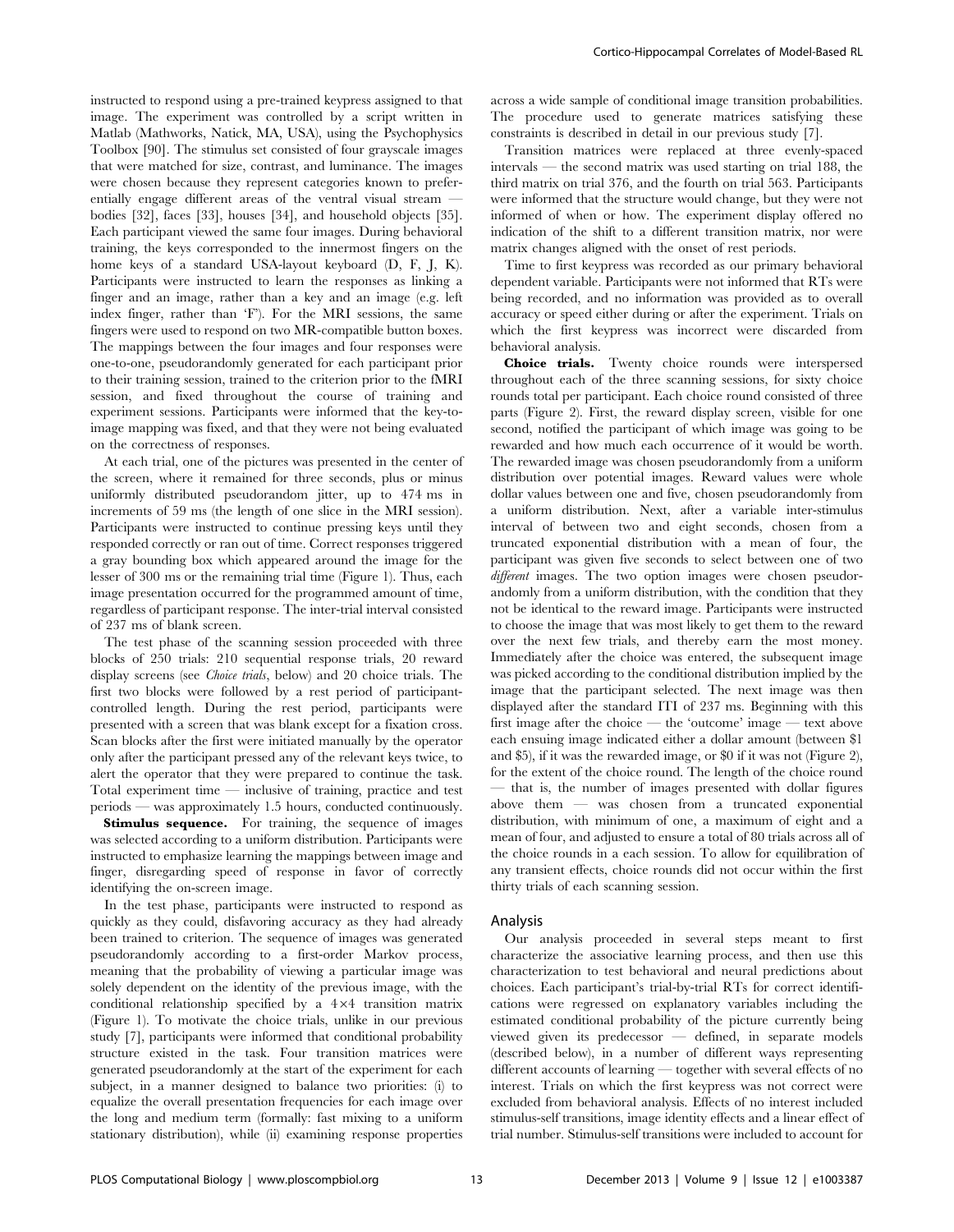variance due to motor response readiness for the same keypress appearing twice in a row, above and beyond the preparation implied by any effect of the variables of interest. Image identity effects were included to account for any differential response time by each finger. Trial number effects were included to account for any monotonic shift in response time over the course of the experiment. These nuisance effects were identical across all models considered; the models differed in how they specified the explanatory variable of interest, the conditional probability of each image. In our initial analysis, the conditional probabilities were specified as the ground-truth contingencies: the probabilities actually encoded in the transition matrix. Having established that RT reflected such learning by demonstrating a significant correlation with these idealized probabilities (Figure 2), subsequent analyses used computational models to generate a timeseries of probability estimates such as would be produced by different learning rules with the same experience history as the participant (see Learning models for details). Similarly, the learning rules for conditional probability were fit (separately) to choices in the decision trials, estimated so as to maximize the likelihood that the model would have selected the same options as did the participant, given the same series of experience (see *Choice models* for details).

The learning models involved additional free parameters controlling the learning and decision processes (e.g. learning rates), which were jointly estimated together with the regression weights by maximum likelihood. For behavioral analysis, models were fit and parameters were estimated separately for each participant. At the group level, regression weights were tested for significance using a ttest on the individual estimates across participants [91]. To generate regressors for fMRI analysis (below) we refitted the behavioral model to estimate a single set of the parameters that optimized the RT and choice likelihoods aggregated over all participants (i.e. treating the behavioral parameters as fixed effects). This approach allowed us to characterize baseline learning-related activity separate from individual variation in neurally implied learning rates relative to this common baseline. For the former, in our experience [22,25,38,92–95], enforcing common model parameters provides a simple regularization that improves the reliability of populationlevel neural results. Our neural model characterizes betweensubjects variation in the learning rate parameter over this baseline, because it includes (as additional random effects across participants) the partial derivatives of each of the regressors of interest with respect to the learning rate.

Learning models. Based on our previous results analyzing contingency learning in an SRT task [7], we considered learning rules of the form proposed by Rescorla and Wagner [17] (see also [15]), which update entries in a  $4\times4$  stimulus-stimulus transition matrix in light of each trial's experience. The appropriate estimate from this matrix at each step was then used as an explanatory variable for the RTs in place of the ground-truth probabilities.

Formally, at each trial the transition matrix was updated according to the following rule, for each image i:

$$
P(i|I_{t-1}) = P(i|I_{t-1}) - \alpha P(i|I_{t-1}), i \neq I_t
$$
  
\n
$$
P(i|I_{t-1}) = P(i|I_{t-1}) + \alpha(1 - P(i|I_{t-1})), i = I_t
$$
\n(1)

where  $I_t$  is the identity of the image observed at trial t and  $\alpha$  is a free learning-rate parameter. This rule preserves the normalization of the estimated conditional distribution.

Our primary model of interest for reaction times — again, drawn from our previous work [7] — was a weighted combination of two Rescorla-Wagner processes, each with different values of the learning rate parameter  $\alpha$ .

Each process updated its matrix as above, independently, but the behaviorally expressed estimate of conditional probability was computed by combining the output of each process according to a weighted average with weight (a free parameter)  $\pi$ :

$$
\pi P_1(I_t|I_{t-1}) + (1-\pi)P_2(I_t|I_{t-1})
$$
\n(2)

As the models considered here differ in the number of free parameters, we compared their fit to the reaction time data using Bayes factors ([96]; the ratio of posterior probabilities of the model given the data) to correct for the number of free parameters fit. We approximated the log Bayes factor using the difference between scores assigned to each model via the Laplace approximation to the model evidence [97]. This approximation was used because it provides a more fair comparison across models which use parameters of differing contributions to model complexity [98]. The evidence calculations assumed a uniform prior distribution for the values of the learning rate and weight parameters. In participants for whom the Laplace approximation was not estimable for any model (due to a non-positive definite value of the Hessian of the likelihood function with respect to parameters) the Bayesian Information Criterion [89] was instead used to estimate the posterior probabilities for all models. Model comparisons were computed both per individual, and on the log Bayes factors aggregated across the population.

Choice models. Each of the learning rates obtained from fitting reaction times also predicts a different series of option preferences on choice trials. We compared the relative fit to choice behavior of probability estimates at each learning rate or combination of learning rates. Each choice trial involves the choice between two options for the start image, which we index below as  $O_1$  and  $O_2$ , and a rewarded image, R.

We took as the decision variable the difference between the probability that each option would lead to the rewarded image in a single step:  $(P[R|O_1] - P[R|O_2])$ , where the probabilities are the conditional image transition probabilities estimated by the learning model at the current point in the task. Motivated by race and sampling models [18], the model instantiates the decision variable on a particular trial by conducting some number  $n$  of draws from a binomial distribution around each learned transition probability. The mean proportion of successes on the first option is  $P[R|O_1]$ , with binomial variance  $\frac{P[R|O_1] * (1 - P[R|O_1])}{n}$ , and similarly for  $O_2$ . We estimate the choice likelihood by adopting a Gaussian approximation to the binomials, so that the resulting decision variable (the difference in sample proportions) has a mean and variance given by the difference and sum, respectively, of the means and variances of the two sample proportions. We compute the likelihood that the subject chooses  $O_1$  or  $O_2$  using the CDF of this Gaussian, and aggregate the log probabilities for the options actually chosen across the experiment to compute the likelihood of the choices given different probability learning models and parameters.

As fMRI regressors, we also use this model to define the per-trial choice difficulty as the variance of the decision variable (the sum of the binomial variances), and the per-category choice difficulty as the binomial variance of that category's probability estimate.

#### fMRI methods

Acquisition. Imaging was performed on the 3T Siemens Allegra head-only scanner at the NYU Center for Brain Imaging, using a Nova Medical (Wakefield, MA, USA) NM011 head coil. For functional imaging, 40 T2\*-weighted axial slices of 3 mm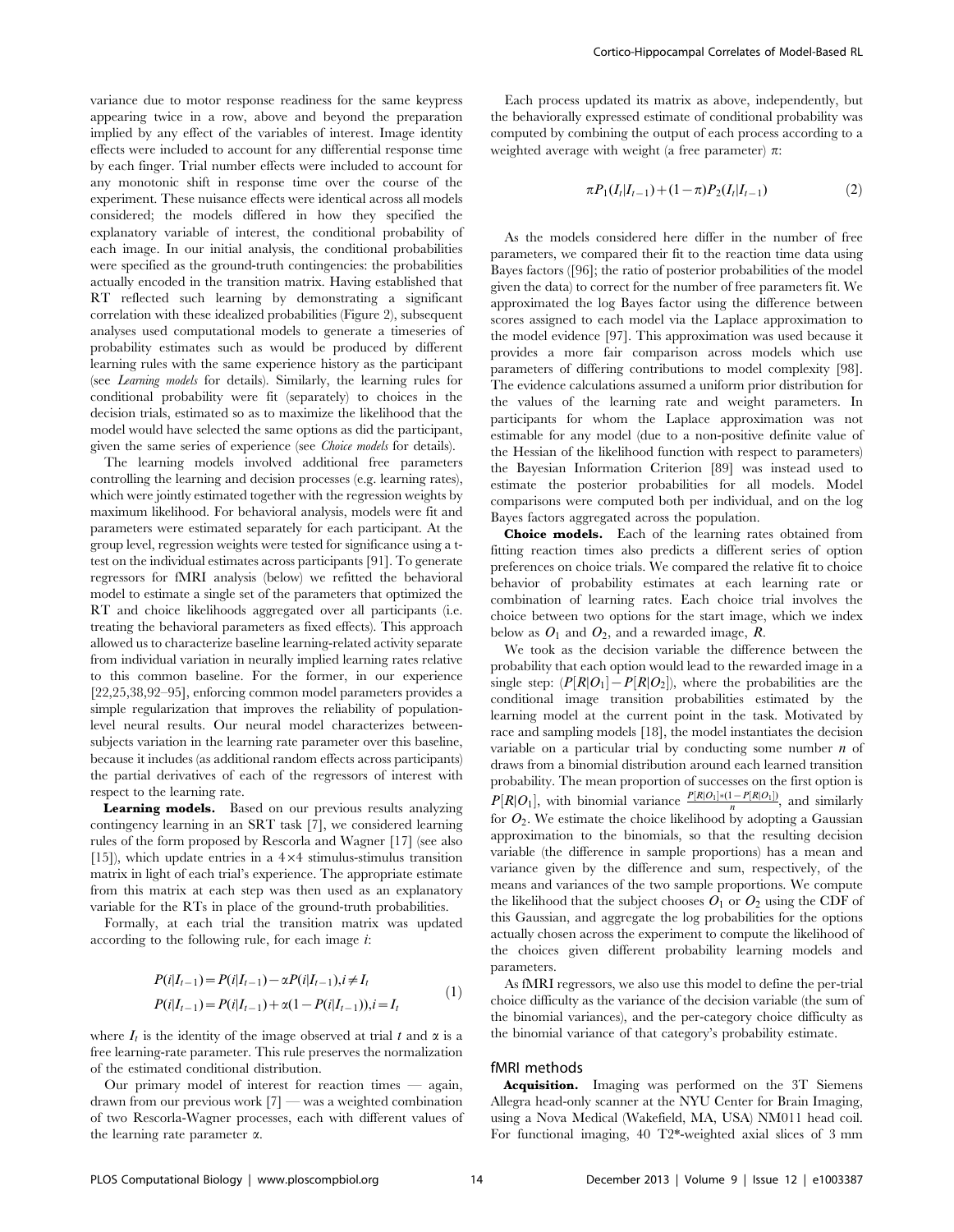thickness and 3 mm in-plane resolution were acquired using a gradient-echo EPI sequence (TR = 2.37 seconds). Three scans of 400 acquisitions each were collected, with the first four volumes (9.48 seconds) discarded to allow for T1 equilibration effects. We also obtained a T1-weighted high-resolution anatomical image (MPRAGE,  $1 \times 1 \times 1$  mm) for normalization and localizing functional activations.

Imaging analysis. Preprocessing and data analysis were performed using Statistical Parametric Mapping software version 8 (SPM8; Wellcome Department of Imaging Neuroscience, London, UK). EPI images were realigned to the first volume to compensate for participant motion, co-registered to the anatomical image, and, to facilitate group analysis, spatially normalized to atlas space using a transformation estimated by warping the subject's anatomical image to match a template (SPM8 segment and normalize). Following the default settings in SPM, to account for warping due to normalization to the template image, data images were resampled to 2 mm (rather than 3 mm) isotropic voxels, in the normalized space [24]. Finally, data were smoothed using a 6 mm full-width at half maximum Gaussian filter. For statistical analysis, data were scaled to their global mean intensity and highpass filtered with a cutoff period of 128 seconds. Volumes during which instantaneous motion was  $>0.25$  mm in any direction were excluded from analysis.

Statistical analysis. Statistical analyses of functional timeseries were conducted using general linear models (GLM), and coefficient estimates from each individual were used to compute random-effects group statistics. Delta-function onsets were specified at the beginning of each stimulus presentation, and — to control for lateralization effects — nuisance onsets were specified for presentations on which right-handed responses were required. This had the effect of mean-correcting these trials separately. All further regressors were defined as parametric modulators over the initial, two-handed stimulus presentation or choice onsets. All regressors were convolved with SPM8's canonical hemodynamic response function. We used two separate GLMs for our main body of analyses: first, one analyzing sequential and response trials collectively, and a second breaking them down by image category.

In these GLMs we specify a number of parametric regressors derived from the model, often together with these regressors' partial dervatives with respect to the learning rate parameter. For the main analyses, all such regressors were evaluated using a (single) learning rate taken at the midpoint between the two identified in our best-fitting behavioral model, the two-learning rate model of Eqns 1 and 2. This enables us to detect activations related to these regressors without a bias toward one learning rate or the other, then use the partial derivatives to estimate the learning rate that best explains the signal (see Learning rate analysis).

We also performed ancillary GLM analyses to illustrate activations related to regressors computed using either learning rate identified in RT behavior. For these, the parametric regressors were substituted with the equivalent ones evaluated at one of those learning rates and the partial derivative regressors were omitted. Such analyses were carried out in separate GLMs due to correlation between regressors generated using different values of the learning rate parameter. However, it is important to note that these models were only used for generating figures to visualize the spatial extent of activity. Our formal results fitting learning rates to activity and comparing these estimates between areas are each conducted within a single GLM whose regressors (the main explanatory variable of interest and its partial derivative with respect to learning rate) in different weighted sums together approximately span the continuum of learning rates (see Learning rate analysis).. This allows the fit of different learning rates to an area to be formally assessed in a single model, while avoiding the problems of correlation between regressors and of specifying a discrete set of candidate learning rates a priori.

In all analyses, unless otherwise stated, activations are reported for areas where we had a prior anatomical hypothesis at a threshold of  $p<0.05$  after correction for family-wise error (FWE) in a small volume defined by constructing an anatomical mask, comprising the regions of a priori interest. Our anatomical regions of a priori interest were: left hippocampus for slow process associations and bilateral caudate for fast process associations, based on our previous results [7]; right ventral stream cortical regions for visual localizer responses and anticipatory recall of category representations: fusiform gyrus, parahippocampal gyrus, and inferior occipital lobe, based on previous reports of visual category-selective patches of cortex — bodies [32], faces [33], houses [34], and household objects [35]; and nucleus accumbens, based on numerous previous reports of Reward Prediction Error (e.g. [30,31,38]). Anatomical regions were defined using the Automated Anatomical Labeling (AAL) atlas [99], except nucleus accumbens, which was taken from the mask produced in [38]. Masks were dilated by 4 mm in all directions to allow for inconsistencies in alignment with the population mean structural image. Unless otherwise stated, activations outside regions of prior interest are reported if they exceed a threshold of  $p<0.05$ , wholebrain corrected for family-wise error. All voxel locations are reported in MNI coordinates, and results are displayed overlaid on the average over participants' normalized anatomical scans.

GLM1: Main effects. The first GLM was used to analyze main effects of sequential response and choice trials. It contained the following regressors. First, to control for non-specific effects of reaction time (which, as demonstrated by our behavioral results, was correlated with our primary regressor of interest, the conditional probability), the RT on each sequential response trial was entered into the design matrix as a parametric nuisance effect. As a result all subsequent regressors, including all regressors of interest, were orthogonalized against this variable, ensuring that it accounted for any shared variance. We next included the conditional probability of the current image, to control for effects of surprise on the current trial. Building on our previous work [7], this regressor was not treated as a regressor of interest in our current experiment. Our primary regressor of interest on sequential response trials was the entropy of the distribution over the subsequent stimulus, given the image  $I_t$  currently viewed:

$$
H(I_{t+1}) = -\sum_{I_{t+1}} [\log P(I_{t+1}|I_t)) \cdot P(I_{t+1}|I_t)] \tag{3}
$$

where  $I_t$  denotes the image displayed on trial t, but the sum is over all four possible image identities,  $I_{t+1}$ . Whereas the conditional probability measures how 'surprising' is the current stimulus, this quantity, which we refer to as the 'forward entropy', measures the 'expected surprise' for the next stimulus conditional on the current one, i.e. the uniformity of the conditional probability distribution.

The entropy regressor was followed by the partial derivative of this forward entropy, with respect to the learning rate (see *Learning* rate analysis). Finally, nuisance regressors, last in orthogonalization priority, were entered to model variance due to the effects of: missed trials (those in which the participant did not press any keys in the allotted time), error trials, and self-transition trials (househouse, etc.).

For decision analysis, we specified onsets at the time of the presentation of the two options, and also at the first trial of the reward round, referred to as the 'outcome' trial. At the time options were presented, we first specified nuisance regressors: the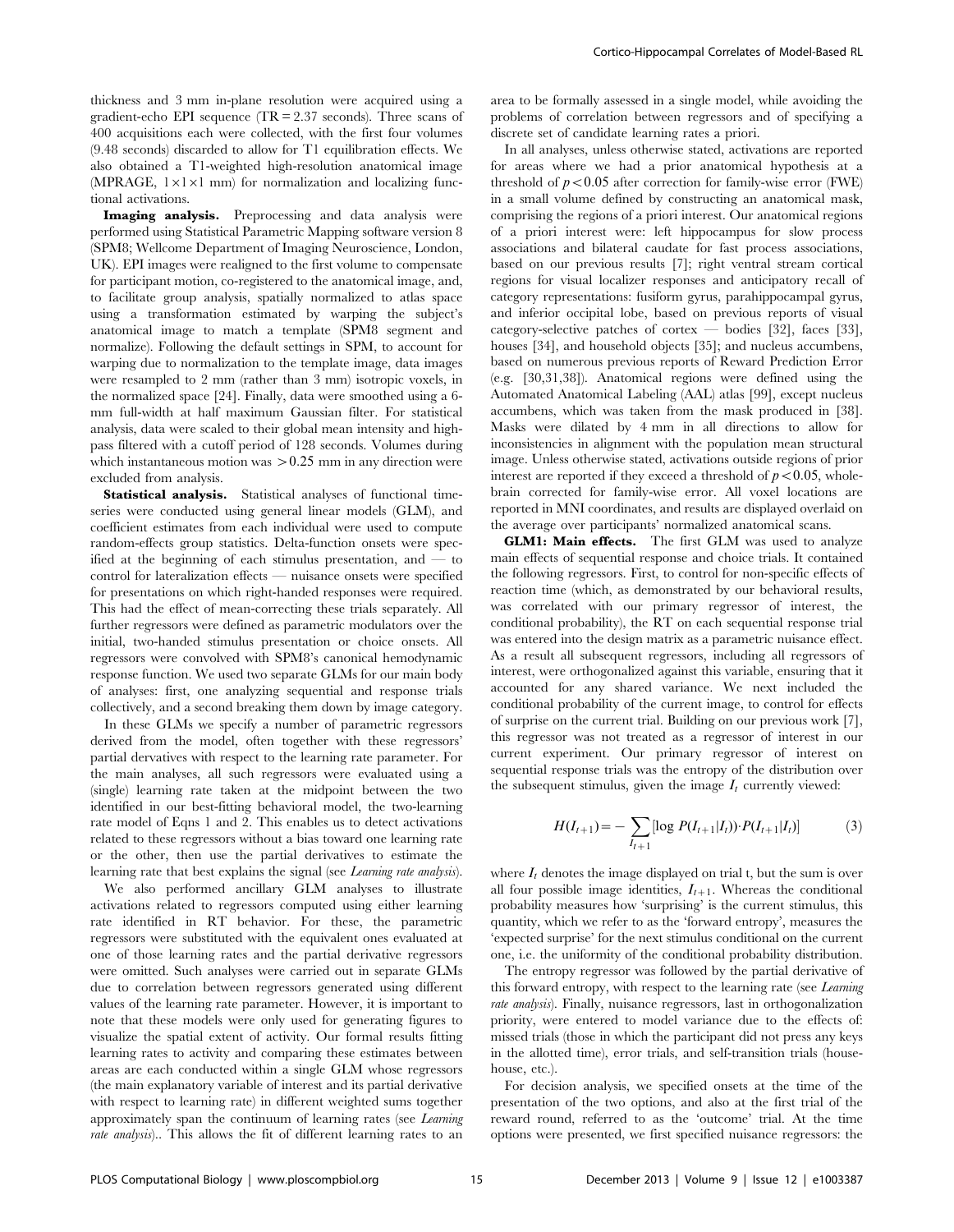reaction time of the choice, and the value of the rewarded image (between \$1 and \$5). Last were our primary regressors of interest: the difficulty of the choice (see Choice models), and the partial derivative of this regressor with respect to learning rate.

On outcome trials, we specified as a nuisance regressor the reaction time of the response. Following was our primary regressor of interest, the Reward Prediction Error (RPE): the reward received minus the expected value of the image chosen (the probability of receiving the reward image times the round's reward value), and its partial derivative with respect to learning rate.

GLM2: Image-specific effects. We used a second GLM to analyze image-specific effects in sequential response and choice trials. Critically, nuisance onsets were specified for trials on which each image category was presented. Additional nuisance onsets were specified for right handed choices and sequential responses, to control for effects of lateralization.

Onsets of interest were specified for sequential response and choice trials. For these analyses, we specified a set of four parametric regressors, one for each image type, over the sequential response and choice onsets. As we did not want our analysis to implicitly prioritize one or another variable, we disabled SPM's serial orthogonalization. On sequential response trials, our regressors of interest were the anticipated probability of each image — body, face, house, object — occuring next. We specified reaction time as a regressor of no interest, along with regressors for missed trials, errors, and self-self trials.

For choice trial onsets, we specified as the primary regressors of interest the choice difficulty for each category separately (see Choice models). Separate timeseries for the difficulty of deciding whether each image led to reward were modeled at every decision period (irrespective of whether that image was part of the decision set), and entered as parametric modulators over these onsets. Subsequent nuisance regressors were entered for the identity of the images on the screen, the identity of the rewarded image, the image categories used as options, the reward value, and the expected value of the decision. Again, these regressors were not orthogonalized against one another.

We also considered the possibility that analyses testing probability effects (Figure 7) were biased by selecting face- and house-sensitive voxels, then testing the effect of interest in those voxels in the same trials [100]. Accordingly, we measured the correlation between the selecting and testing regressors in the final design matrix. After filtering and whitening, the selecting and testing contrasts were not strongly correlated, and the mean of the measured correlation is in the opposite direction of the effect we observed (mean correlation coefficient across subjects: 0.1399+/  $-0.0238$  for the face regressors,  $0.0765+\prime-0.0308$  for the house regressors). That is, to whatever extent there is a bias due to voxel selection, it would tend to work *against* the result we obtained.

Learning rate analysis. In the best-fitting behavioral model, the learned transition matrix arises from two modeled learning processes, each with a free parameter for its learning rate. Thus, a naive attempt to seek fMRI activations related to either hypothesized process separate from the other would need two separate but correlated sets of our various model-derived regressors of interest, such as entropy in sequential response trials and RPE on outcome trials. An alternative specification allows us to evade the problem of mutual correlation while also reasoning statistically about the learning rate that best explains BOLD activity related to a particular variable in a particular area.

To do this, we specify each regressor of interest in our GLMs together with its partial derivative with respect to the learning rate parameter. The weighted sum of these two regressors approximates (linearly, using a first-order Taylor expansion) how the modeled signal would change under different values of the learning rate parameter. Conversely, the best fitting learning rate can be approximated from the betas obtained for the two regressors [7,25,101]. Each regressor and its partial derivative were evaluated at the learning rate midway between the two behaviorally-obtained rate. The regression weight estimated for the derivative measures how far from the midpoint, and in which direction, was the learning rate that best explained BOLD. This analysis allowed us to formally investigate the possibility that learning rates expressed across regions of the brain (and multiple distinct computational variables) differed from one another, identify the pattern by which these learning rates varied, and compare them to the learning rates obtained from behavior.

Specifically, we constructed the regressors of interest as estimated by a single process learning at the rate  $\alpha_0$  — which we set to the average of the two behaviorally identified rates and included an additional regressor measuring how the  $\alpha_0$ regressors would change if they had been generated from the model with a different learning rate. Technically, we defined these additional regressors as the partial derivatives of the original timeseries with respect to the learning rate parameter, evaluated at  $\alpha_0$  [101]. This analysis allows us to estimate the change in learning rate, relative to the reference point  $\alpha_0$ , that would best explain BOLD in an area, by using a regression to estimate coefficients for the first two terms in the Taylor expansion of the dependence of the regressor on the learning rate. This takes the following form:

$$
F(\alpha_{BOLD}) \approx F(\alpha_0) + (\alpha_{BOLD} - \alpha_0) \frac{\delta F(\alpha)}{\delta \alpha} \tag{4}
$$

Here  $F(\alpha)$  is the regressor of interest (i.e., the RPE or entropy timeseries), viewed as a function of the learning rate  $\alpha$ , and  $\alpha_{BOLD}$ is some other learning rate for which the regressor would best fit the BOLD signal. To encode learning rates in this analysis, we used a change in variables by which the original Rescorla-Wagner learning rate was transformed by an inverse sigmoid, so that it ranged through the real numbers and estimates of it could be treated with Gaussian statistics. Thus, the learning rates reported from the fMRI response to the partial derivative (which includes a derivative of the sigmoid transform, by the chain rule), are sigmoid-transformed means of the underlying variable,  $\omega$ . Similarly, the illustrated confidence bounds are the sigmoidtransformed S.E.M.s of  $\omega$ .

This linear approximation to the (nonlinear) relationship between the regressor and the learning rate parameter allows the use of a GLM to approximately estimate the learning rates that would best explain BOLD correlates to the regressor. In particular, the weight estimated for the partial derivative regressor corresponds to  $\alpha_{BOLD} - \alpha_0$  (or, more particularly, k[ $\alpha_{BOLD} - \alpha_0$ ], if the net effect of the regressor on BOLD is scaled by multiplying both sides of the approximation by some factor k). This is just the degree to which the best-fit (inverse-sigmoid transformed) learning rate for explaining the BOLD response differs from  $\alpha_0$ , the value used to calculate our regressor of interest and its derivative.

We thus computed estimates of  $\alpha_{BOLD}$  for each regressor (entropy or probability) at a voxel by first extracting the regression weights for the partial derivative regressor for each subject. To normalize these coefficients to a common scale in units of transformed learning rate (even if they originated from different regions), we divided these weights by the average, across subjects, of the regression weights for the corresponding regressor  $F(\alpha_0)$  at the voxel, this corresponding to the overall scale factor k mentioned above. Lastly, we added the reference value  $\alpha_0$ ,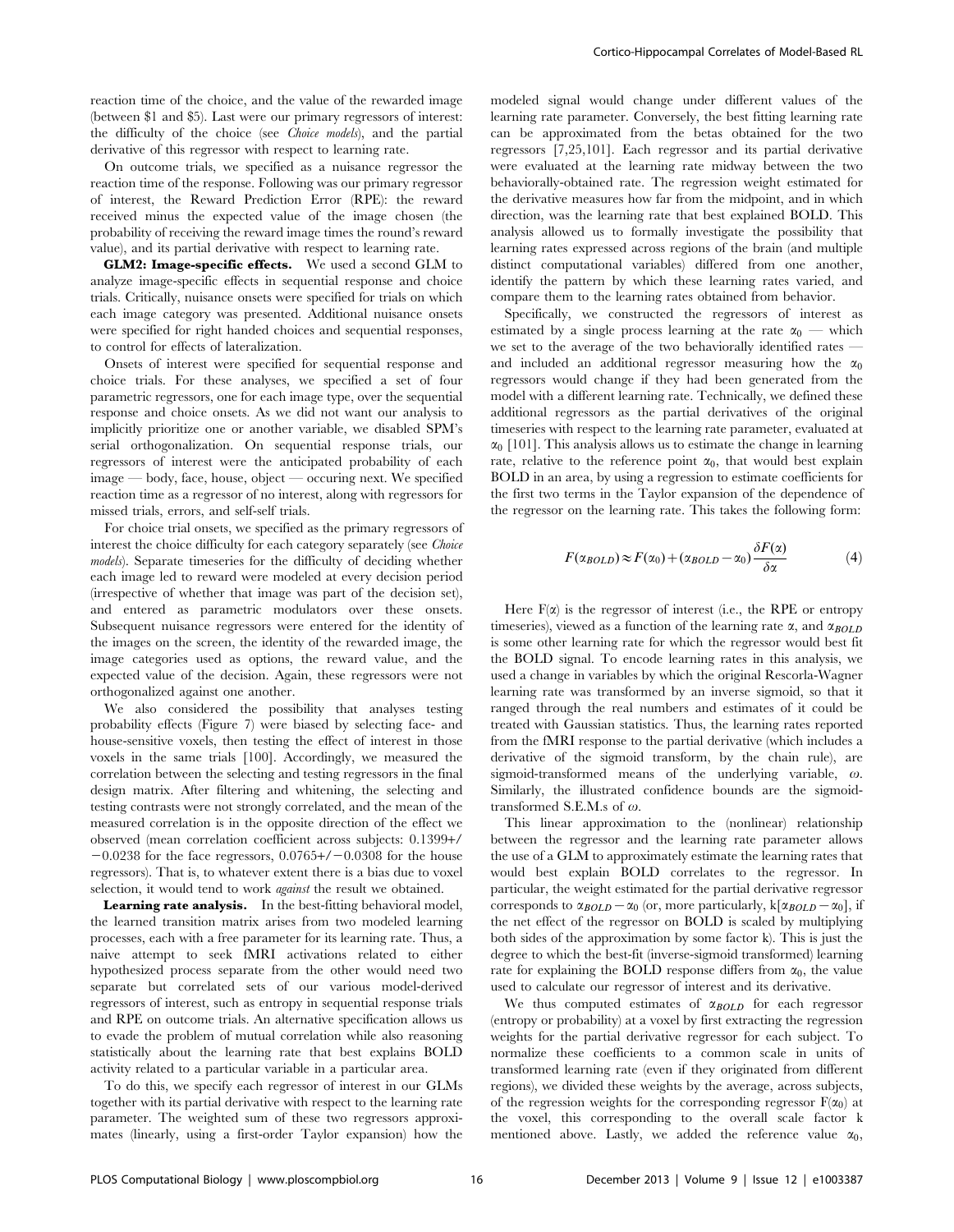converting the result into the range of our behaviorally-obtained rates. Our statistical analyses were all performed on the learning rate estimates in the transformed units, taken across the population. Specifically, we test whether the computed  $\alpha_{BOLD}$  is statistically distinguishable from learning rate values obtained by fitting behavior, via t-tests against each (transformed) fit rate. We also test whether  $\alpha_{BOLD}$  differs between regions, by comparing the estimates in paired-sample t-tests. For our plots of BOLD learning rates, we mapped the mean estimates and their confidence intervals through the sigmoid to depict them in units of Rescorla-Wagner learning rate.

To maximize power, to examine learning-rate effects at areas where there was learning-related activity, and to identify areas to allow between-region comparisons, we performed these analyses of leraning rates at voxels that we selected as peaks of contrasts on the main effect of the conditional probability, entropy, or prediction error regressors (not their derivatives), again using the midpoint rate  $\alpha_0$ . This was one motivation for choosing  $\alpha_0$  to be the midpoint of the fast and slow rates  $-$  i.e., that it is roughly equally suited to detect activity related to either rate. Additionally, the linear approximation to  $\alpha_{BOLD}$  is most accurate when the difference  $\alpha_{BOLD} - \alpha_0$  is small, suggesting a choice of  $\alpha_0$  that is equally close to both relevant learning rates. We selected the voxels of peak group activation within each of our a priori regions of interest. Differences between parameters in the subsequent tests were considered reliable at a level of  $p<0.05$ .

Finally, note that selecting ROIs on the basis of correlation with a regressor of interest, then estimating the learning rate there, implies a bias that is innocuous with respect to our questions of interest, which generally concern to which of the extreme learning rates does the BOLD activity best correspond. It is intuitive — and can be shown  $[7]$  — that the estimated learning rate is biased toward the midpoint used for selection, and therefore away from the extremes that our hypothesis tests concern.

# Supporting Information

Figure S1 Multiple views of the main effects. Saggital, coronal, and axial views of each of the effects reported in the main text.

#### References

- 1. Dickinson A, Balleine BW (2002) The role of learning in the operation of motivational systems. In: Gallistel CR, Pashler HV, editors. Stevens Handbook of Experimental Psychology. Vol. 3: Learning, Motivation and Emotion. New York, NY: John Wiley & Sons Inc. pp. 497–533.
- 2. Dickinson A (1980) Contemporary Animal Learning Theory. Cambridge: Cambridge University Press.
- 3. Daw ND, Niv Y, Dayan P (2005) Uncertainty-based competition between prefrontal and dorsolateral striatal systems for behavioral control. Nature Neuroscience 8: 1704–1711.
- 4. Thorndike EL (1911) Animal Intelligence. New York: Macmillan.
- 5. Barto AC (1995) Adaptive Critics and the Basal Ganglia. In: Houk JC, Davis JL, Beiser DG, editors. Models of information processing in the basal ganglia, Cambridge, MA: MIT Press. pp. 215–232.
- 6. Schultz W, Montague PR, Dayan P (1997) A Neural Substrate of Prediction and Reward. Science 275: 1593–1599.
- 7. Bornstein AM, Daw ND (2012) Dissociating hippocampal and striatal contributions to sequential prediction learning. European Journal of Neuroscience 35: 1011–1023.
- 8. Bahrick H (1954) Incidental learning under two incentive conditions. Journal of Experimental Psychology 47: 170–172.
- 9. Strange BA, Duggins A, Penny W, Dolan RJ, Friston KJ (2005) Information theory, novelty and hippocampal responses: unpredicted or unpredictable? Neural Networks 18: 225–230.
- 10. Harrison LM, Duggins A, Friston KJ (2006) Encoding uncertainty in the hippocampus. Neural Networks 19: 535–546.
- 11. Bestmann S, Harrison L, Blankenburg F, Mars R, Haggard P, et al. (2008) Influence of contextual uncertainty and surprise on human corticospinal excitability during preparation for action. Current Biology 18: 775–80.

Each row displays activation corresponding to one of the parametric regressors: First, the forward entropy regressor, generated using the slow process. Second, the forward entropy regressor, generated using the fast process. Third, the choice difficulty regressor (views on the hippocampal correlates). Fourth, the choice difficulty regressor (views of the mPFC and PCC correlates). Fifth, the reward prediction error regressor. All images are displayed at a threshold of  $p < 0.005$ , uncorrected. (TIFF)

Table S1 Clusters greater than 10 contiguous voxels (at  $p<0.001$ ) correlated with the forward entropy regressor computed at the slow learning rate. (TIFF)

Table S2 Clusters greater than 10 contiguous voxels (at  $p<0.001$ ) correlated with the forward entropy regressor computed at the fast learning rate.

(TIFF)

Table S3 Clusters greater than 10 contiguous voxels (at  $p<0.001$ ) correlated with the choice difficulty regressor computed at the slow learning rate.

(TIFF)

Table S4 Clusters greater than 10 contiguous voxels (at  $p<0.001$ ) correlated with the reward prediction error regressor computed at the slow learning rate. (TIFF)

# Acknowledgments

The authors wish to thank Thomas A. Geib for assistance with data collection, and Lila Davachi, Ernst Fehr, Paul Glimcher, Todd Gureckis, Daphna Shohamy, Arielle Tambini, Shannon Tubridy, Anthony Wagner, and Nathan Witthoft for helpful conversations.

#### Author Contributions

Conceived and designed the experiments: AMB NDD. Performed the experiments: AMB. Analyzed the data: AMB. Contributed reagents/ materials/analysis tools: AMB NDD. Wrote the paper: AMB NDD.

- 12. Turk-Browne N, Scholl B, Johnson M, Chun M (2009) Neural evidence of statistical learning: efficient detection of visual regularities without awareness. Journal of Cognitive Neuroscience 21: 1934–45.
- 13. Turk-Browne N, Scholl B, Johnson M, Chun M (2010) Implicit Perceptual Anticipation Triggered by Statistical Learning. Journal of Neuroscience 30: 11177–87.
- 14. Tolman EC (1948) Cognitive Maps in Rats and Men. Psychological Review 55: 189–208.
- 15. Gläscher J, Daw N, Dayan P, O'Doherty JP (2010) States versus rewards: dissociable neural prediction error signals underlying model-based and modelfree reinforcement learning. Neuron 66: 585–95.
- 16. Bush RR, Mosteller F (1956) A Stochastic Model with Applications to Learning. The Annals of Mathematical Statistics 24: 559–585.
- 17. Rescorla RA, Wagner AR (1972) A Theory of Pavlovian Conditioning: Variations in the Effectiveness of Reinforcement and Nonreinforcement. In: Black AH, Prokasy WF, editors. Classical Conditioning II: Current research and theory. New York: Appleton-Century-Crofts. pp. 64–99.
- 18. Ratcliff R (1978) A Theory of Memory Retrieval. Psychological Review 85: 59– 108.
- 19. Lengyel M, Dayan P (2008) Hippocampal Contributions to Control: The Third Way. Advances in Neural Information Processing Systems 20: 889–896.
- 20. Erev I, Glozman I, Hertwig R (2008) What impacts the impact of rare events. Journal of Risk and Uncertainty 36: 153–177.
- 21. Gold JI, Shadlen MN (2002) Banburismus and the Brain: Decoding the Relationship between Sensory Stimuli, Decisions, and Reward. Neuron 36: 299–308.
- 22. Daw ND, O'Doherty JP, Dayan P, Seymour B, Dolan RJ (2006) Cortical substrates for exploratory decisions in humans. Nature 441: 876–879.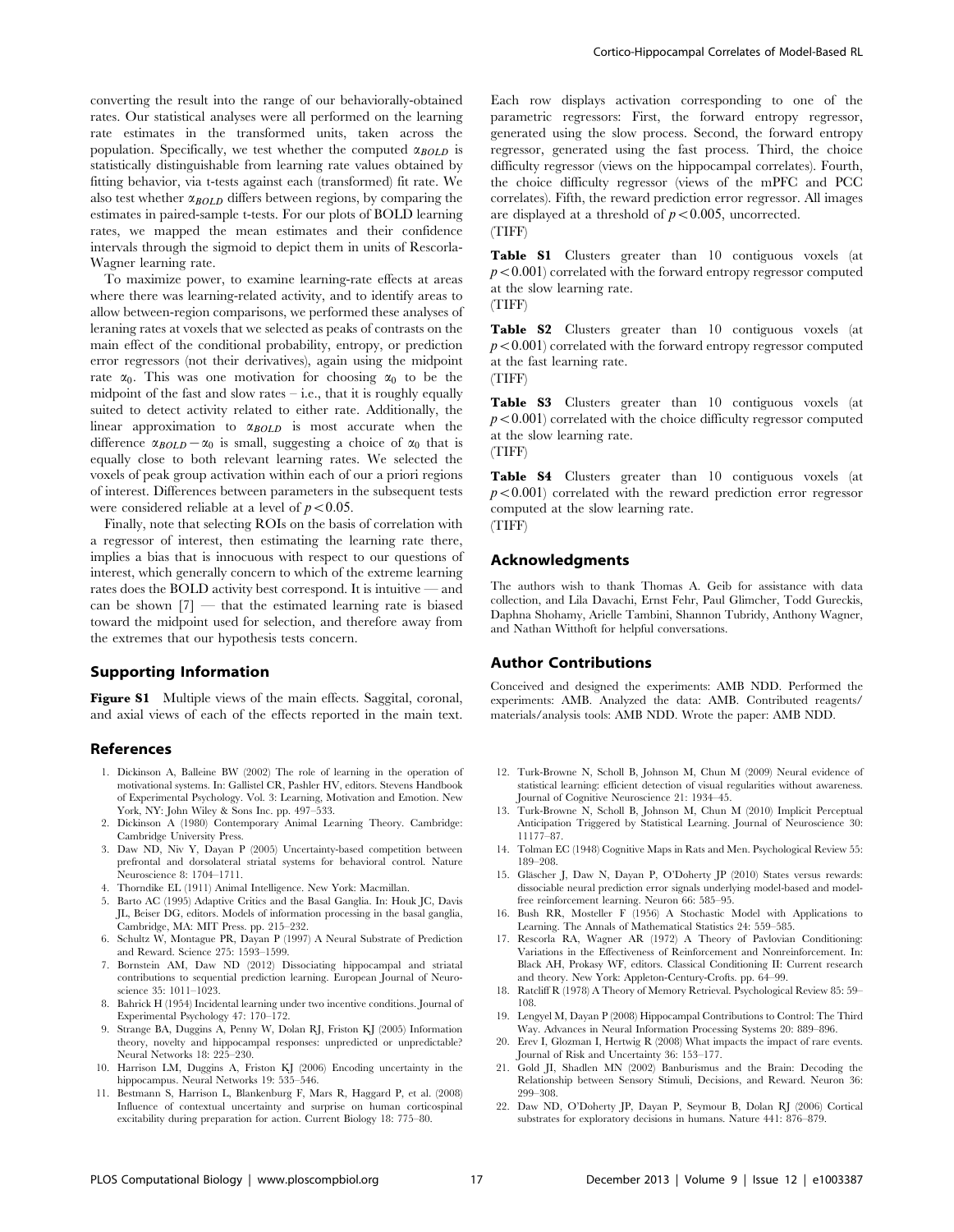- 23. Schapiro AC, Kustner LV, Turk-Browne NB (2012) Shaping of object representations in the human medial temporal lobe based on temporal regularities. Current Biology 22: 1622–7.
- 24. Josephs O, Turner R, Friston K (1997) Event-Related fMRI. Human Brain Mapping 5: 243–248.
- 25. Daw ND (2010) Trial-by-trial data analysis using computational models. In: Phelps E, Robbins T, Delgado M, editors. Affect, Learning and Decision Making, Attention and Performance. Xxiii edition. Oxford University Press.
- 26. Buckner RL, Carroll DC (2006) Self-projection and the brain. Trends in Cognitive Sciences 11: 49–57.
- 27. Buckner RL, Andrews-Hanna JR, Schacter DL (2008) The brain's default network: anatomy, function, and relevance to disease. Annals of the New York Academy of Sciences 1124: 1–38.
- 28. Kahn I, Andrews-Hanna JR, Vincent JL, Snyder AZ, Buckner RL (2008) Distinct Cortical Anatomy Linked to Subregions of the Medial Temporal Lobe Revealed by Intrinsic Functional Connectivity. Journal of Neurophysiology 100: 129–139.
- 29. Delgado MR, Nystrom LE, Fissell C, Noll DC, Fiez JA (2000) Tracking the Hemodynamic Responses to Reward and Punishment in the Striatum. Journal of Neurophysiology 84: 3072–3077.
- 30. O'Doherty JP, Dayan P, Friston K, Critchley H, Dolan RJ (2003) Temporal Difference Models and Reward-Related Learning in the Human Brain. Neuron 38: 329–337.
- 31. McClure SM, Berns GS, Montague PR (2003) Temporal prediction errors in a passive learning task activate human striatum. Neuron 38: 339–46.
- 32. Downing PE, Jiang Y, Shuman M, Kanwisher N (2001) A Cortical Area Selective for Visual Processing of the Human Body. Science 293: 2470–2473.
- 33. Kanwisher N, Mcdermott J, Chun MM (1997) The Fusiform Face Area: A Module in Human Extrastriate Cortex Specialized for Face Perception. Journal of Neuroscience 17: 4302–4311.
- 34. Epstein R, Kanwisher N (1998) A cortical representation of the local visual environment. Nature 392: 598–601.
- 35. Malach R, Reppas JB, Benson RR, Kwong KK, Jlang H, et al. (1995) Objectrelated activity revealed by functional magnetic resonance imaging in human occipital cortex. Proceedings of the National Academy of Sciences 92: 8135– 8139.
- 36. Hampton AN, Bossaerts P, O'Doherty JP (2006) The role of the ventromedial prefrontal cortex in abstract state-based inference during decision making in humans. Journal of Neuroscience 26: 8360.
- 37. Hampton AN, Bossaerts P, O'Doherty JP (2008) Neural correlates of mentalizing-related computations during strategic interactions in humans. Proceedings of the National Academy of Sciences 105: 6741–6746.
- 38. Daw ND, Gershman SJ, Seymour B, Dayan P, Raymond J (2011) Model-based influences on humans choices and striatal prediction errors. Neuron 69: 1204– 1215.
- 39. Bu¨chel C,Wise RJ,Mummery CJ, Poline JB, Friston KJ (1996) Nonlinear regression in parametric activation studies. NeuroImage 4: 60–6.
- 40. Wittmann BC, Daw ND, Seymour B, Dolan RJ (2008) Striatal activity underlies novelty-based choice in humans. Neuron 58: 967–73.
- 41. Wimmer GE, Daw ND, Shohamy D (2012) Generalization of value in reinforcement learning by humans. The European Journal of Neuroscience 35: 1092–104.
- 42. Squire LR (1992) Memory and the hippocampus: a synthesis from findings with rats, monkeys, and humans. Psychological Review 99: 195–231.
- 43. Cohen N, Eichenbaum H (1993) Amnesia, Memory and the Hippocampal System. Cambridge, MA: MIT Press.
- 44. Rose M, Haider H, Salari N, Buchel C (2011) Functional Dissociation of Hippocampal Mechanism during Implicit Learning Based on the Domain of Associations. Journal of Neuroscience 31: 13739–13745.
- 45. Johnson A, Redish AD (2007) Neural ensembles in CA3 transiently encode paths forward of the animal at a decision point. Journal of Neuroscience 27: 12176–89.
- 46. Addis DR, Wong AT, Schacter DL (2007) Remembering the past and imagining the future: common and distinct neural substrates during event construction and elaboration. Neuropsychologia 45: 1363–77.
- 47. Daw ND, Shohamy D (2008) The Cognitive Neuroscience of Motivation and Learning. Social Cognition 26: 593–620.
- 48. Buckner RL (2010) The role of the hippocampus in prediction and imagination. Annual Review of Psychology 61: 27–48, C1–8.
- 49. O'Keefe J, Nadel L (1978) The hippocampus as cognitive map. Cambridge: Cambridge University Press.
- 50. Redish AD (1999) Beyond the cognitive map: From place cells to episodic memory. Cambridge, MA: MIT Press.
- 51. Bunsey M, Eichenbaum H (1996) Conservation of hippocampal memory function in rats and humans. Nature 379: 255–257.
- 52. Dusek JA, Eichenbaum H (1997) The hippocampus and memory for orderly stimulus relations. Proceedings of the National Academy of Sciences 94: 7109– 7114.
- 53. Shohamy D,Wagner AD (2008) Integrating memories in the human brain: Hippocampal-midbrain encoding of overlapping event. Neuron 60: 378–89.
- 54. Kumaran D, Summerfield JJ, Hassabis D, Maguire EA (2009) Tracking the emergence of conceptual knowledge during human decision making. Neuron 63: 889–901.
- 55. Kumaran D, Melo HL, Duzel E (2012) The emergence and representation of knowledge about social and nonsocial hierarchies. Neuron 76: 653–66.
- 56. Wimmer G, Shohamy D (2012) Preference by association: How memory mechanisms in the hippocampus bias decisions. Science 338: 270–3.
- 57. Simon DA, Daw ND (2011) Environmental statistics and the trade-off between model-based and TD learning in humans. In: Shawe-Taylor J, Zemel RS, Bartlett P, Pereira F, Weinberger K, editors. Advances in Neural Information Processing Systems 24. pp. 127–135.
- 58. Yin HH, Knowlton BJ, Balleine BW (2004) Lesions of dorsolateral striatum preserve outcome expectancy but disrupt habit formation in instrumental learning. European Journal of Neuroscience 19: 181–189.
- 59. Yin HH, Knowlton BJ (2006) The role of the basal ganglia in habit formation. Nature Reviews Neuroscience 7: 464–476.
- 60. Yin HH, Mulcare SP, Hila´rio MRF, Clouse E, Davis MI, et al. (2009) Dynamic reorganization of striatal circuits during the acquisition and consolidation of a skill. Nature Neuroscience 12: 333–341.
- 61. Davis DGS, Staddon JER (1990) Memory for reward in probabilistic choice: Markovian and non-Markovian properties. Behaviour 114: 37–64.
- 62. Mayr U (1996) Spatial attention and implicit sequence learning: evidence for independent learning of spatial and nonspatial sequences. Journal of Experimental Psychology: Learning, Memory and Cognition 22: 350–364.
- 63. Willingham DB (1999) Implicit motor sequence learning is not purely perceptual. Memory & Cognition 27: 561–72.
- 64. Packard MG, White M, Ha Q (1989) Differential Effects of Fornix and Caudate Radial Maze Tasks: Evidence for Multiple Nucleus Lesions on Two Memory Systems. Journal of Neuroscience 9: 1465–1472.
- 65. McDonald RJ, White NM (1993) A triple dissociation of memory systems: hippocampus, amygdala, and dorsal striatum. Behavioral Neuroscience 107: 3– 22.
- 66. Knowlton BJ, Mangels JA, Squire LR (1996) A neostriatal habit learning system in humans. Science 273: 1399–402.
- 67. Poldrack RA, Packard MG (2003) Competition among multiple memory systems: converging evidence from animal and human brain studies. Neuropsychologia 41: 245–51.
- 68. Behrens TEJ, Woolrich MW, Walton ME, Rushworth MFS (2007) Learning the value of information in an uncertain world. Nature Neuroscience 10: 1214– 21.
- 69. Li L, Miller EK (1993) The Representation of Stimulus Familiarity Temporal Cortex in Anterior Inferior. Journal of Neurophysiology 69: 1918–1929.
- 70. Wiggs CL, Martin A (1998) Properties and mechanisms of perceptual priming. Current Opinion in Neurobiology 8: 227–33.
- 71. McClure SM, Gilzenrat MS, Cohen JD (2005) An exploration-exploitation model based on norepinephrine and dopamine activity. In: Advances in Neural Information Processing Systems. Cambridge, MA: MIT Press, pp. 867–874.
- 72. Summerfield C, Trittschuh EH, Monti JM, Mesulam Mm, Egner T (2008) Neural repetition suppression reflects fulfilled perceptual expectations. Nature Neuroscience 11: 1004–1006.
- 73. Philiastides M, Biele G, Heekeren H (2010) A mechanistic account of value computation in the human brain. Proceedings of the National Academy of Sciences 107: 9430–5.
- 74. Burgess PW, Dumontheil I, Gilbert SJ (2007) The gateway hypothesis of rostral prefrontal cortex (area 10) function. Trends in Cognitive Sciences 11: 290–8.
- 75. Schacter DL, Addis DR (2007) The cognitive neuroscience of constructive memory: remembering the past and imagining the future. Philosophical transactions of the Royal Society of London Series B, Biological sciences 362: 773–86.
- 76. Viard A, Doeller CF, Hartley T, Bird CM, Burgess N (2011) Anterior hippocampus and goaldirected spatial decision making. Journal of Neuroscience 31: 4613–21.
- 77. Guitart-Masip M, Barnes GR, Horner A, Bauer M, Dolan RJ, et al. (2013) Synchronization of medial temporal lobe and prefrontal rhythms in human decision making. The Journal of Neuroscience 33: 442–51.
- 78. Houk J, Adams J, Barto A (1995) A model of how the basal ganglia generate and use neural signals that predict reinforcement. In: Houk JC, Davis JL, Beiser DG, editors. Models of information processing in the Basal Ganglia. Cambridge, MA: MIT Press. pp. 249–270.
- 79. Frank MJ, Seeberger LC, O'Reilly RC (2004) By carrot or by stick: cognitive reinforcement learning in Parkinsonism. Science 306: 1940–1943.
- Keramati M, Dezfouli A, Piray P (2011) Speed/Accuracy Trade-Off between the Habitual and the Goal-Directed Processes. PLoS Computational Biology 7: e1002055.
- 81. Wunderlich K, Dayan P, Dolan RJ (2012) Mapping value based planning and extensively trained choice in the human brain. Nature Neuroscience 15: 786– 91.
- 82. Botvinick M, An J (2008) Goal-directed decision making in prefrontal cortex: A computational framework. In: Koller D, Bengio, Y, Schuurmans D, Bouttou L, Culotta A, editors. Advances in Neural Information Processing Systems. Volume 21. pp. 169–176.
- 83. Solway A, Botvinick MM (2012) Goal-directed decision making as probabilistic inference: A computational framework and potential neural correlates. Psychological Review 119: 120–54.
- 84. Rangel A, Camerer C, Montague PR (2008) A framework for studying the neurobiology of valuebased decision making. Nature Reviews Neuroscience 9: 545–56.